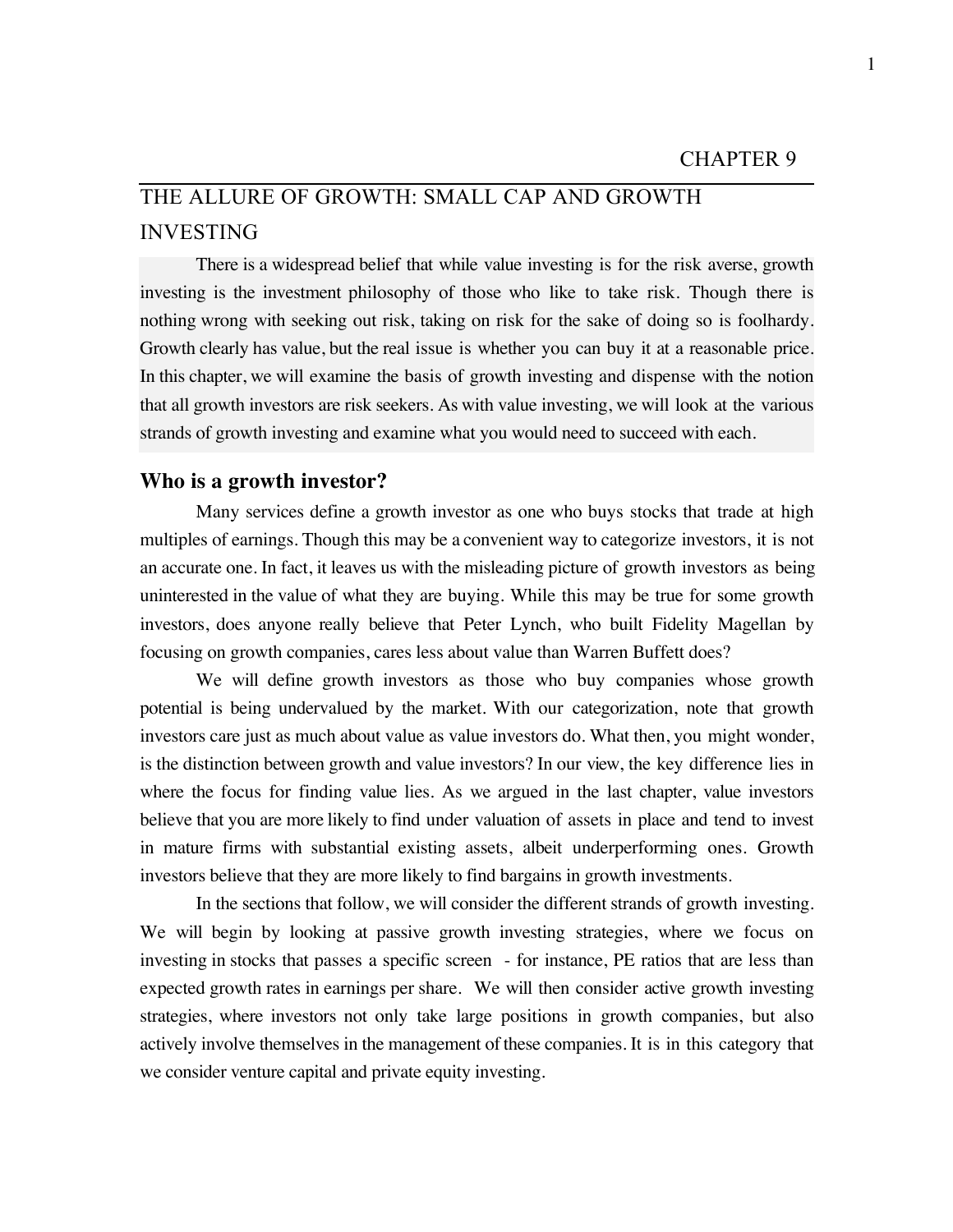# **Passive Growth Investing**

In passive growth investing, as in passive value investing, we use screens to find stocks that are under valued by the market. The simplest version of passive growth investing is investing in small growth companies, with small defined in terms of market capitalization. Next, we look at investing in initial public offerings, with the intent of capturing any excess returns associated with the stock going up after the offering. Finally, we consider more conventional growth investing strategies, by first looking at a strategy of buying companies with high growth, then evaluate a strategy of buying high PE stocks and finally a more nuanced strategy of buying growth stocks, but only at a reasonable price.

#### **Small Cap Investing**

One of the most widely used passive growth strategies is the strategy of investing in small companies, with small defined in terms of market capitalization. While you could construct a value oriented, small cap portfolio, most small cap portfolios tend to be tilted towards growth companies, and we believe that this category fits better in this chapter. We will begin by reviewing the empirical evidence on small cap investing, and then look at the requirements for success at this strategy.

# *The Small Cap Effect*

 $\overline{a}$ 

Studies have consistently found that smaller firms (in terms of market value of equity) earn higher returns than larger firms of equivalent risk, where risk is defined in terms of the market beta. Figure 9.1 summarizes annual returns for stocks in ten market value classes, for the period from 1927 to 2001.1 The portfolios were reconstructed at the end of each year, based upon the market values of stock at that point in time, and held for the subsequent year.

<sup>&</sup>lt;sup>1</sup> These annual returns were obtained from the annual returns data set maintained by Ken French and Gene Fama on market value classes.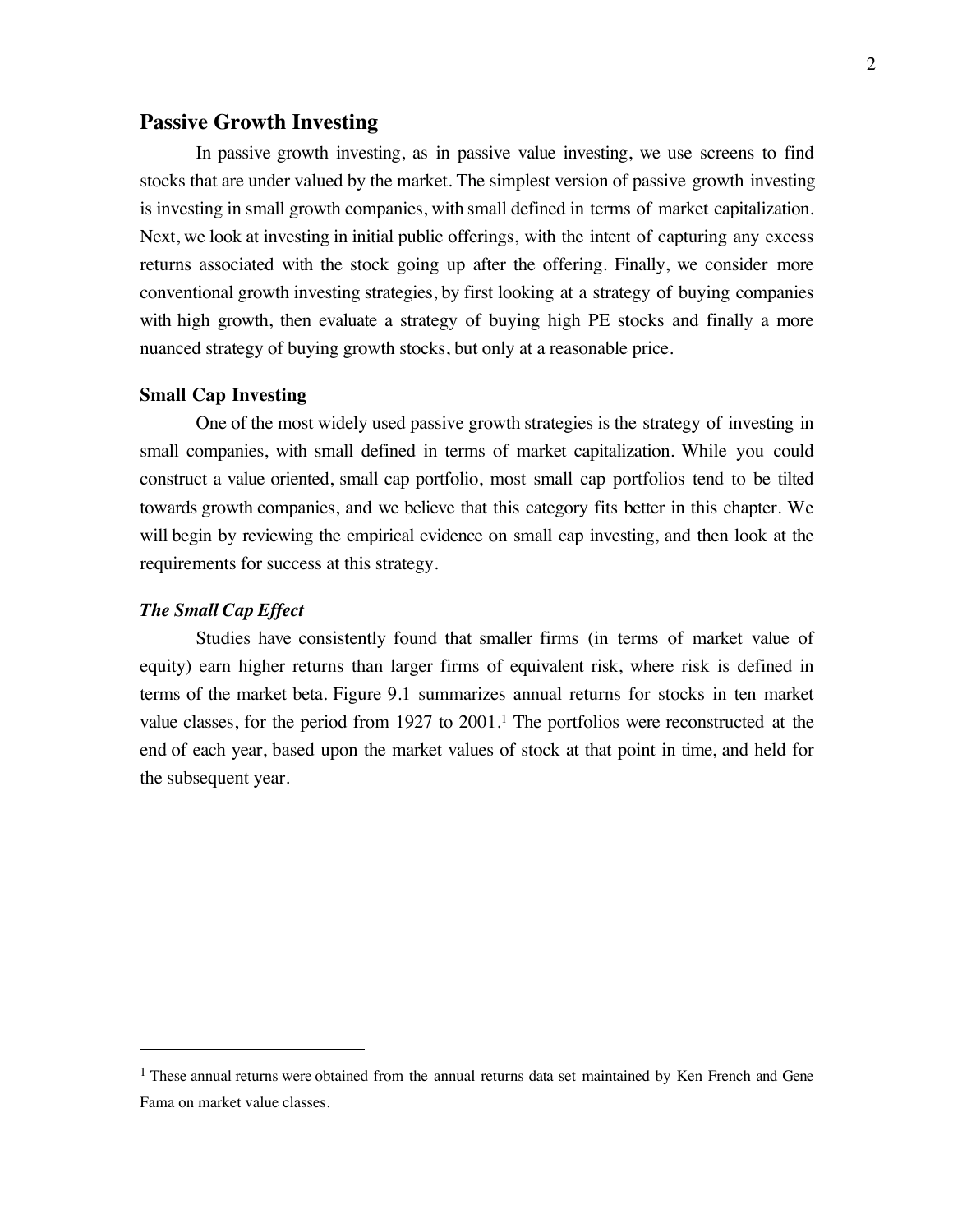

*Figure 9.1: Annual Returns by Market Value Class - 1927 - 2001*

#### Source: Raw data from French

If we look at value weighted portfolios, the smallest stocks earned an annual return of about 20% over the period as contrasted with the largest stocks which earned an annual return of 11.74%. If we use an equally weighted portfolio, the small firm premium is much larger, an indication that the premium is being earned by the smallest stocks. In other words, to capture the small cap premium, you would have to invest in the very smallest companies in the market. Nevertheless, these results are impressive and provide a rationale for the number of portfolio managers who focus on buying small cap stocks. Before we conclude that small cap investing is the way to go, though, we do have to consider some of the details of the small stock premium.

#### *Small Cap Cycles*

On average, have small cap stocks outperformed large cap stocks over this period? Absolutely, but, success from this strategy is by no means guaranteed in every time period. While small cap stocks have done better than large cap stocks in more periods than not, there have been extended periods where small cap stocks have underperformed large cap stocks. Figure 9.2 graphs the premium earned by small cap stocks over large cap stocks from 1927 to 2001.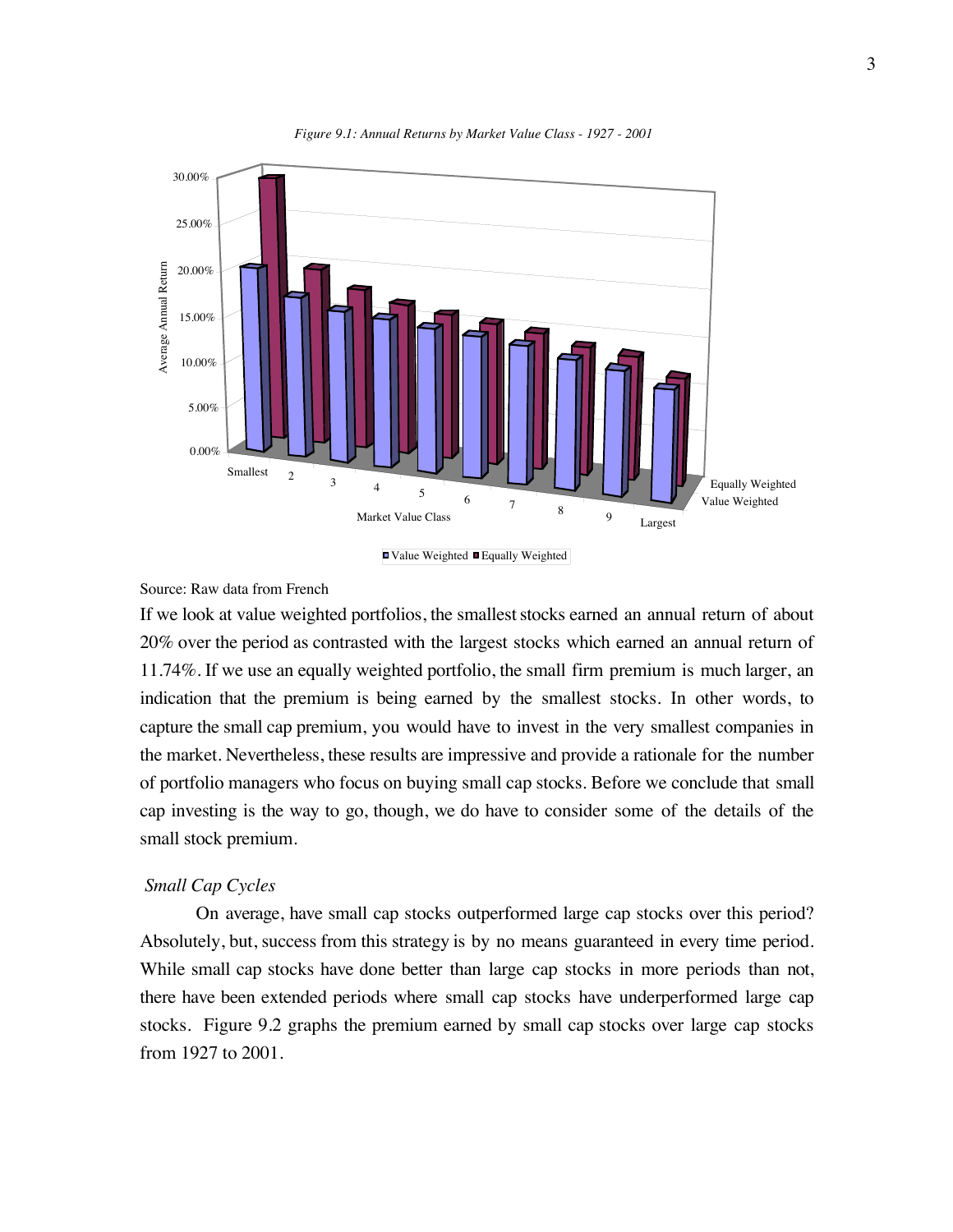

*Figure 9.2: Small Firm Premium over time- 1927 -2001*

#### Source: Raw data from French

Note that the premium is negative in a significant number of years – small stocks earned lower returns than large stocks in those years. In fact, during the 1980s, large market cap stocks outperformed small cap stocks by a significant amount, creating a debate about whether this was a long term shift in the small stock premium or just a temporary dip. On the one side, Jeremy Siegel notes that the small stock premium can be almost entirely attributed to the performance of small stocks in the late 1970s. Since this was a decade with high inflation, could the small stock premium have something to do with inflation? On the other side are small cap portfolio managers, arguing that the events of the 1980s were an aberration and that the small stock premium would return. On cue, the small stock premium returned in the 1990s, as can be seen in figure 9.3 below: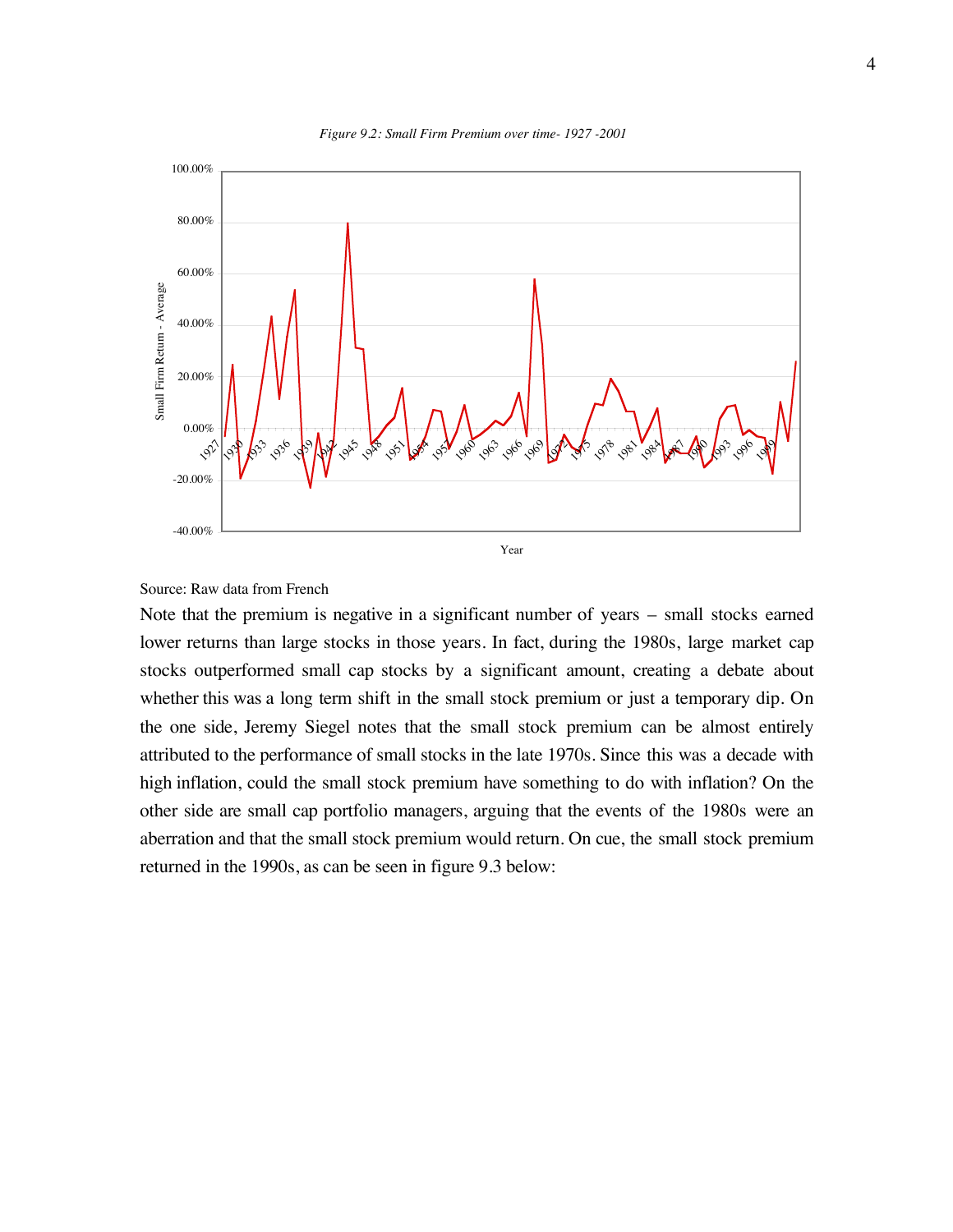#### *Small Cap Effect over Time*



Source: Pradhuman (1998)

Pradhuman takes a close look at the small cap premium in his book on the topic.2 He notes that small cap stocks tend to do much better than large cap stocks when the yield curve is downward sloping and inflation is high, which may explain why the premium was high in the 1970s. He also finds that the small cap premium tends to be larger when default spreads on corporate bonds narrow. In summary, there is a return premium for small cap stocks but it is a volatile one. While the premium clearly exists over long time periods, it also disappears over extended periods.

#### *Deconstructing the Small Cap Effect*

 $\overline{a}$ 

A number of studies have tried to take a closer look at the small cap effect to see where the premium comes from. The following are some of the conclusions:

• The small cap effect is greatest in the micro-cap companies, i.e., the really small companies). In fact, many of these companies have market capitalizations of \$250 million or lower. All too often these are also companies that have low priced and illiquid stocks, not followed by equity research analysts.

 $2$  The book titled "Small Cap Dynamics" is one of the most detailed looks at the phenomenon.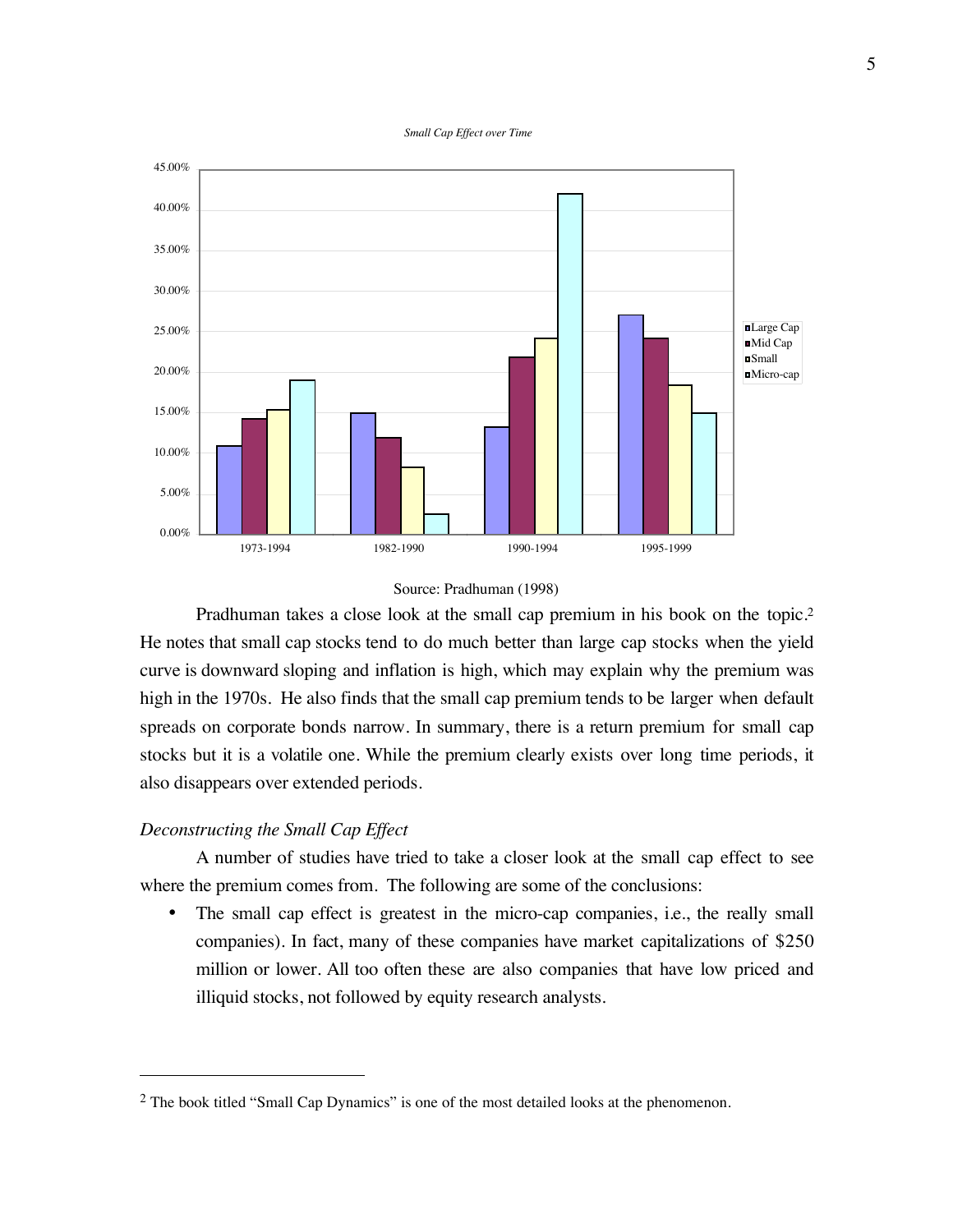• A significant proportion of the small cap premium is earned in January. Figure 9.4 presents the contrast between small cap and large cap companies in January and for the rest of the year between 1935 and 1986:



*Figure 9.4: The Small Firm Effect in January*

Source: Raw data from French

In fact, you cannot reject the hypothesis that there is no small cap premium from February to December. Many of the other temporal anomalies that we noted in chapter 7 such as the weekend effect also seem to be greater for small cap companies.

• There is evidence of a small firm premium in markets outside the United States. Studies find small cap premiums of about 7% from 1955 to 1984 in the United Kingdom,3 8.8% in France and a much smaller size effect in Germany4 and a premium of 5.1% for Japanese stocks between 1971 and 1988.5

### *Explanations for the Small Stock Premium*

The persistence of the small stock premium has led many to argue that what looks like a premium in empirical studies comes the failure to allow for transactions costs and

 $\overline{a}$ 

<sup>3</sup> See Dimson and Marsh,

<sup>4</sup> Updated numbers are reported by Fama and French.

<sup>5</sup> Chan, Hamao and Lakonishok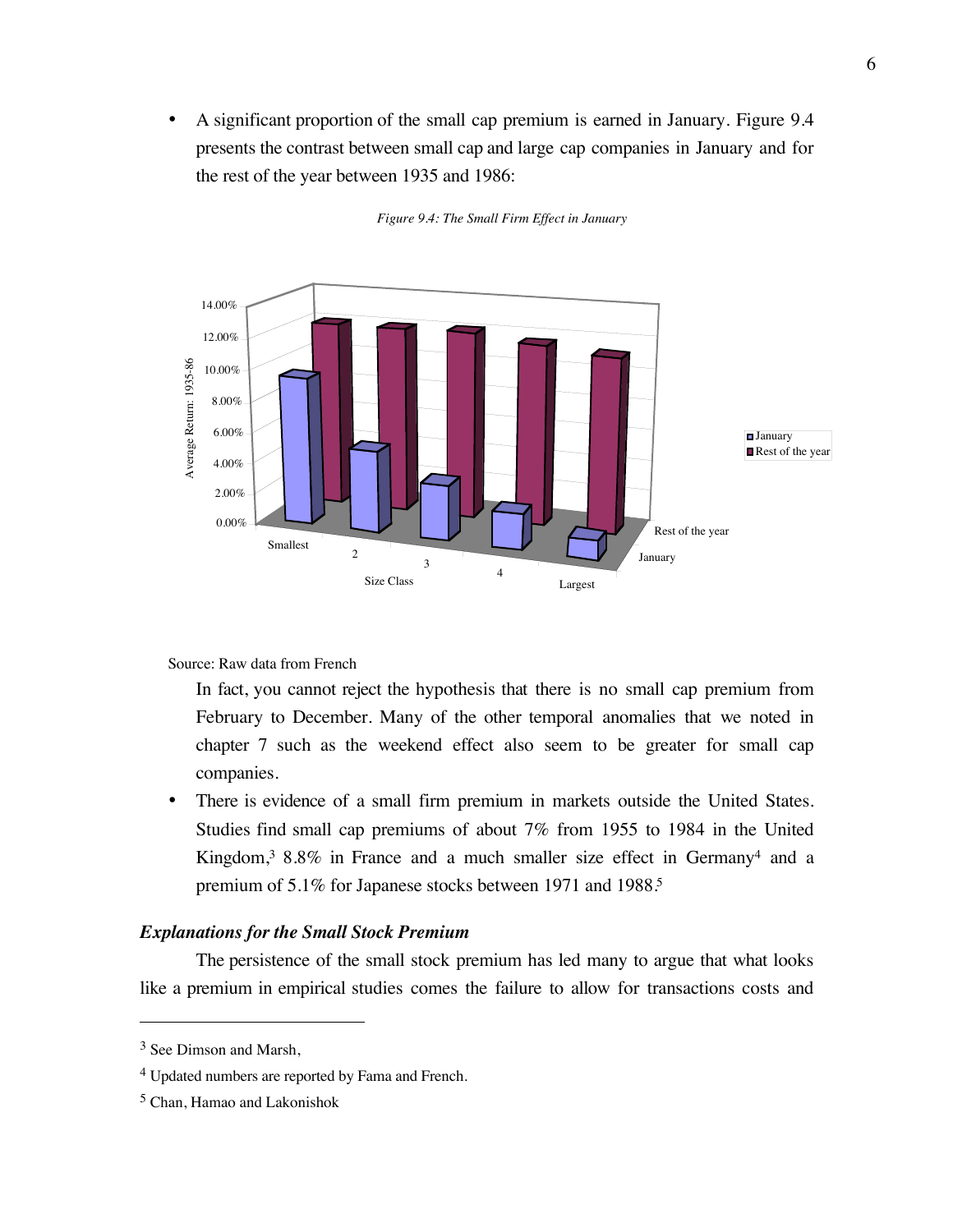measure risk correctly in firms. There is truth in these arguments, though it is unclear whether the small stock premium would disappear even if they were considered.

#### *Transactions Costs*

The transactions costs of investing in small stocks are significantly higher than the transactions cots of investing in larger stocks, and the premiums are estimated prior to these costs. In chapter 5, for instance, we looked at the bid-ask spread as a percent of the stock price and noted that it tended to be higher for smaller companies. In addition the price impact from trading is also higher for small cap stocks because they are less liquid. Can the difference in transactions costs overwhelm the small cap premium? The answer has to depend upon your time horizon. With short time horizons, the transactions costs can wipe out any perceived excess returns associated with small cap companies, With longer time horizons, though, you can spread the costs over your holding period and the excess returns may persist.

In a telling illustration of the difficulties associated with replicating the small firm premiums that are observed in the studies in real time, we compare the returns on a hypothetical small firm portfolio (CRSP Small Stocks) with the actual returns on a small firm mutual fund (DFA Small Stock Fund), which passively invests in the same small stocks in figure 9.5:



Note that the returns on the DFA fund consistently lag the returns on the hypothetical portfolio by about 2%, reflecting the transactions and execution costs faced by the fund.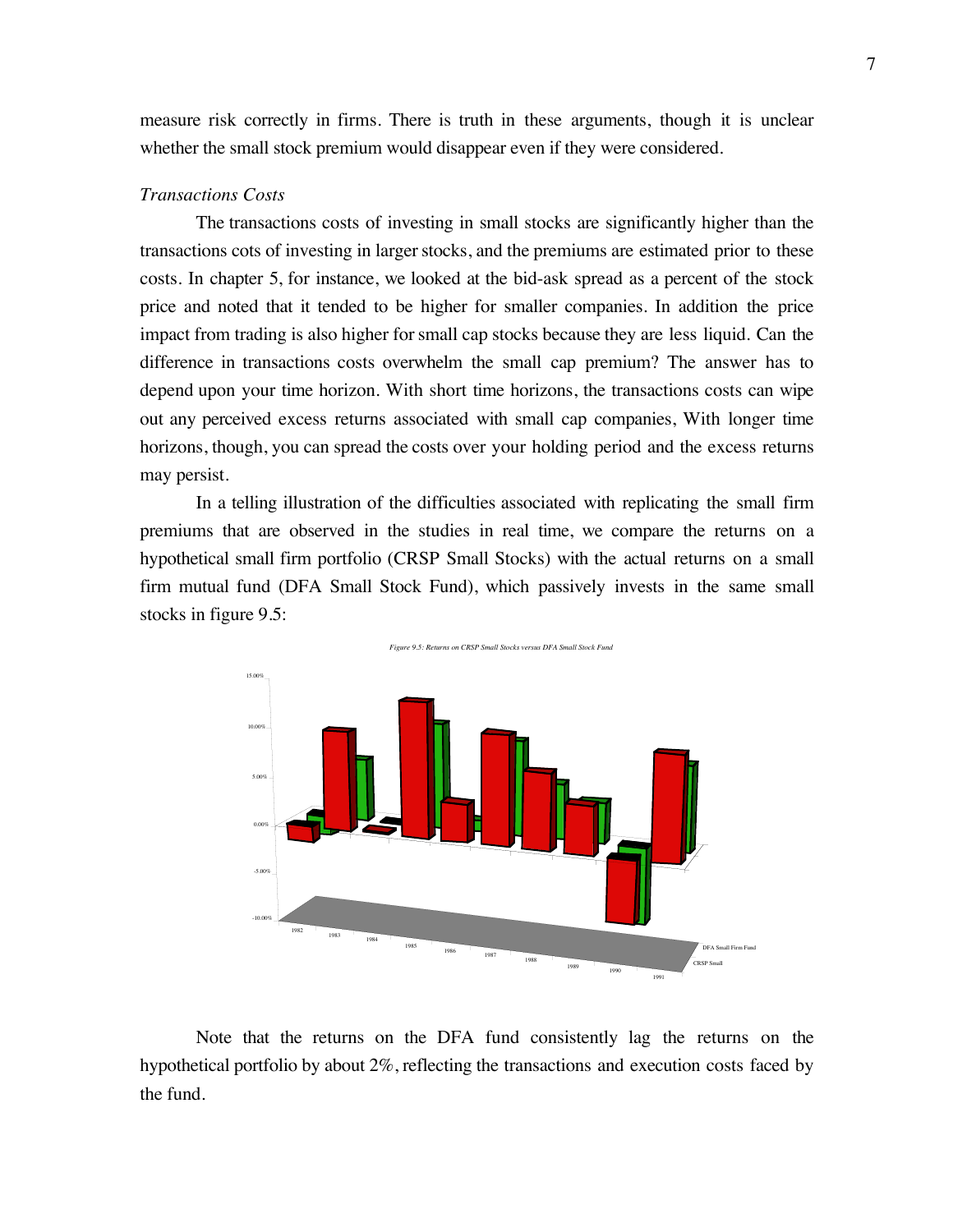#### *Failure to consider liquidity and estimation risk*

Many of the studies that uncover a small cap premium measure the risk of stocks using a market beta and the capital asset pricing model. It is entirely possible that the capital asset pricing model is not the right model for risk, and betas under estimate the true risk of small stocks. Thus, the small firm premium may really reflect the failure of the market beta to capture risk. The additional risk associated with small stocks may come from several sources. First, the estimation risk associated with estimates of beta for small firms is much greater than the estimation risk associated with beta estimates for larger firms, partly because of the fact that small companies tend to change more over time and partly because of their short histories. The small firm premium may be a reward for this additional estimation risk.<sup>6</sup> Second, there may be much greater liquidity risk associated with investing in small companies. This risk (which is also partially responsible for the higher transactions costs noted in the previous section) is not captured in betas.

While the argument that liquidity and estimation risk can be significant problems for small cap stocks seems unexceptional, there is one problem with it. Note that portfolios of small cap stocks do not carry the same risk as individual stocks and that estimation risk, in particular, should be diversifiable. Estimation risk will lead you to under estimate the risk (or betas) of some small companies and over estimate the risk (or betas) of other small companies. The beta of a portfolio of such companies should still be predictable, because the estimation errors should average out. With illiquidity, the diversification argument is tougher to make, since it manifests itself as a higher cost (bid-ask spread or price impact) for all small stocks. Thus, the illiquidity risk will show up as higher transactions costs in a small-cap portfolio and will increase as trading in the portfolio increases.

#### *Information Risk*

 $\overline{a}$ 

When investing in publicly traded companies, we tend to rely not only on the financial reports filed by the company but also on the opinions of analysts following the company. We expect these analysts, rightly or wrongly, to collect information about the firm and reveal this information in their reports. With a large and widely held firm, it is not uncommon to see 25 or 30 analysts following the firm and substantial external information on the firm. Many small cap firms are followed by one or two analysts and many are not followed by any, as you can see in figure 9.6.

 $6$  The problem with this argument is that it does not allow for the fact that estimation risk cuts both ways – some betas will be underestimated and some will be overestimated – and should be diversifiable.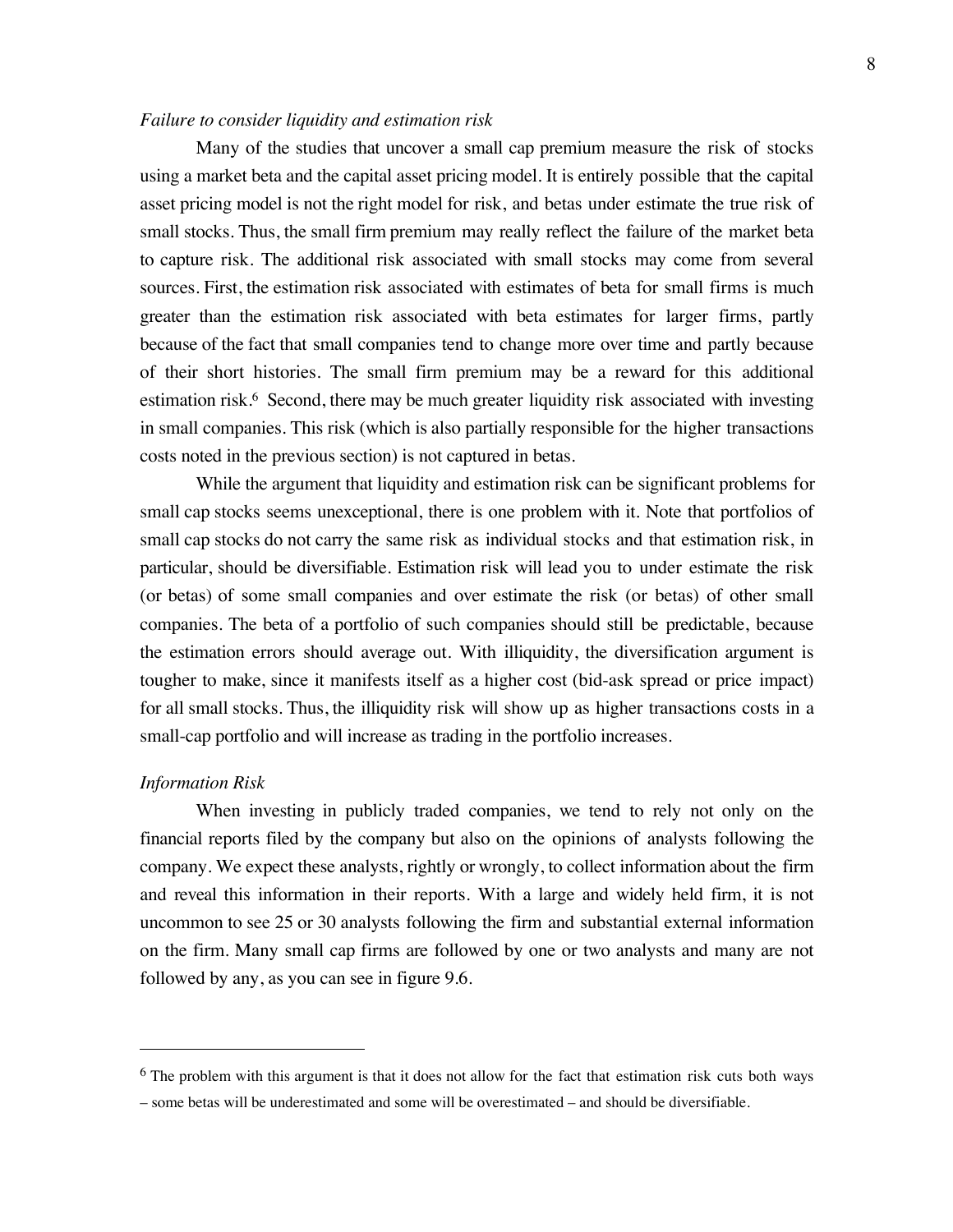#### **Analyst Coverage**



With some small-cap firms, you may find that the only source of information is the firm itself. While the firm may follow all of the regulatory requirements, the information revealed is unlikely to be unbiased, and it is entirely possible that bad news about the firm's operations may be withheld. Since you cannot diversify away this risk, you may demand a premium when investing in these companies.

#### *Determinants of Success at Small-cap Investing*

Let us concede, notwithstanding the period in the 1980s where the premium waned, that small cap stocks earn a premium over large cap stocks, when we adjust for risk using conventional measures like beta. Given the discussion in the last section about potential explanations for this premium, what do you need to do to succeed at small cap investing?

The first and most critical factor seems to be a <u>long time horizon</u>, given the ups and downs of small cap premium. In figure 9.7, we examine the percent of time a small cap investor would have outstripped a large cap investor with different time horizons. Note that the number is close to 50% for time horizons up to five years, no different from a random strategy. Beyond 5 years though, small cap investing wins decisively.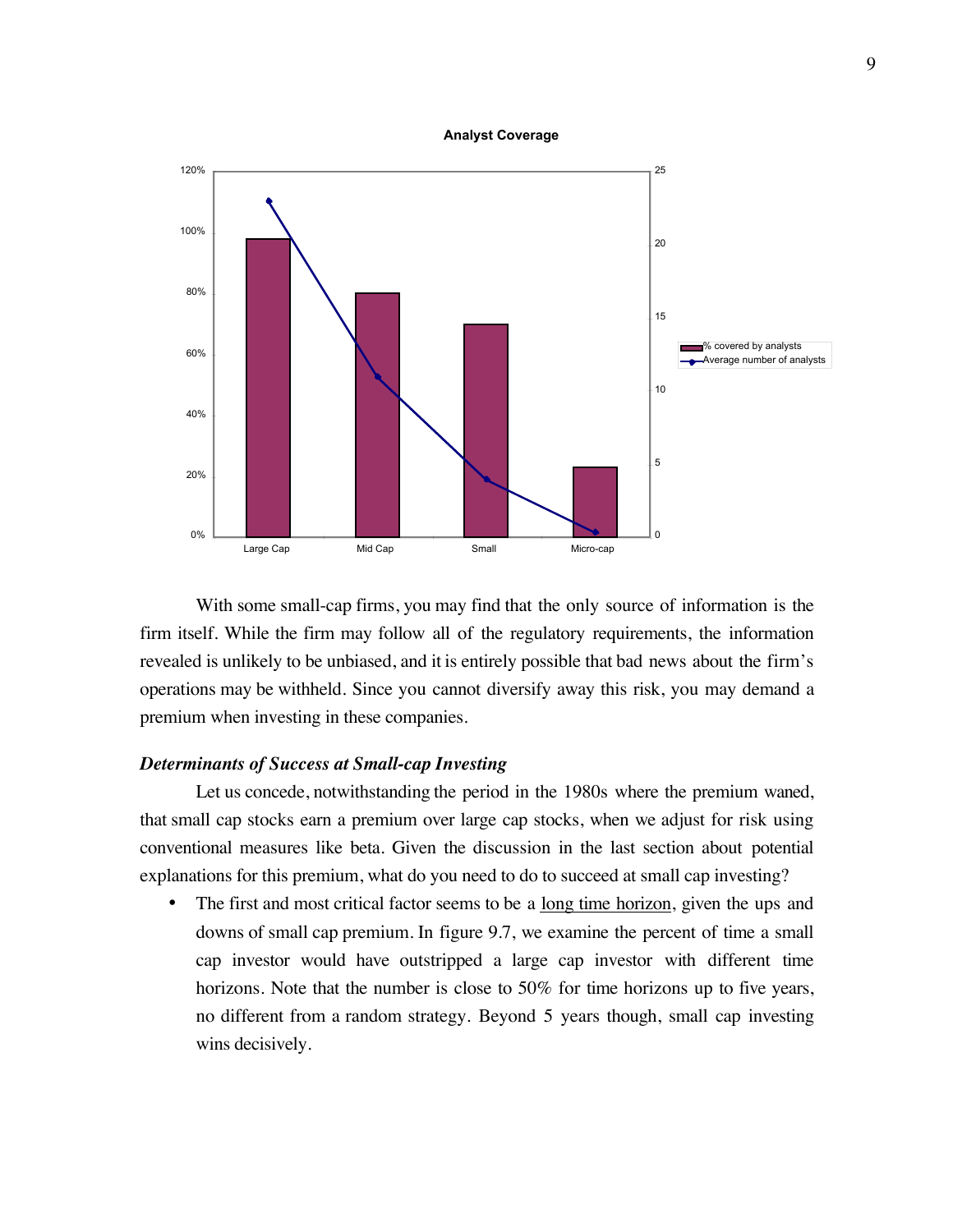

*Figure 9.7: Time Horizon and the Small Firm Premium*

A long time horizon will also go a long way towards reducing the bite taken out of returns by transactions costs.

- The importance of discipline and diversification become even greater, if you are a small cap investor. Since small cap stocks tend to be concentrated in a few sectors, you will need a much larger portfolio to be diversified with small cap stocks.7 In addition, diversification should also reduce the impact of estimation risk and some information risk.
- When investing in small cap stocks, the responsibility for due diligence will often fall on your shoulders as an investor, since there are often no analysts following the company. You may have to go beyond the financial statements and scour other sources (local newspapers, the firm's customers and competitors) to find relevant information about the company.

If you combine the need for more stocks in your portfolio with additional research on each, you can see that small cap investing is likely to be more time and resource intensive than most other investment strategies. If you are willing to expend these

 $\overline{a}$ 

<sup>&</sup>lt;sup>7</sup> The conventional rule of thumb for being diversified (where you diversify away 95% of the firm-specific risk) with large cap stocks is about 25 stocks. With small cap stocks, you would need to hold more stocks. How many more? It will depend upon your strategy, but you should consider holding at least 40-50 stocks.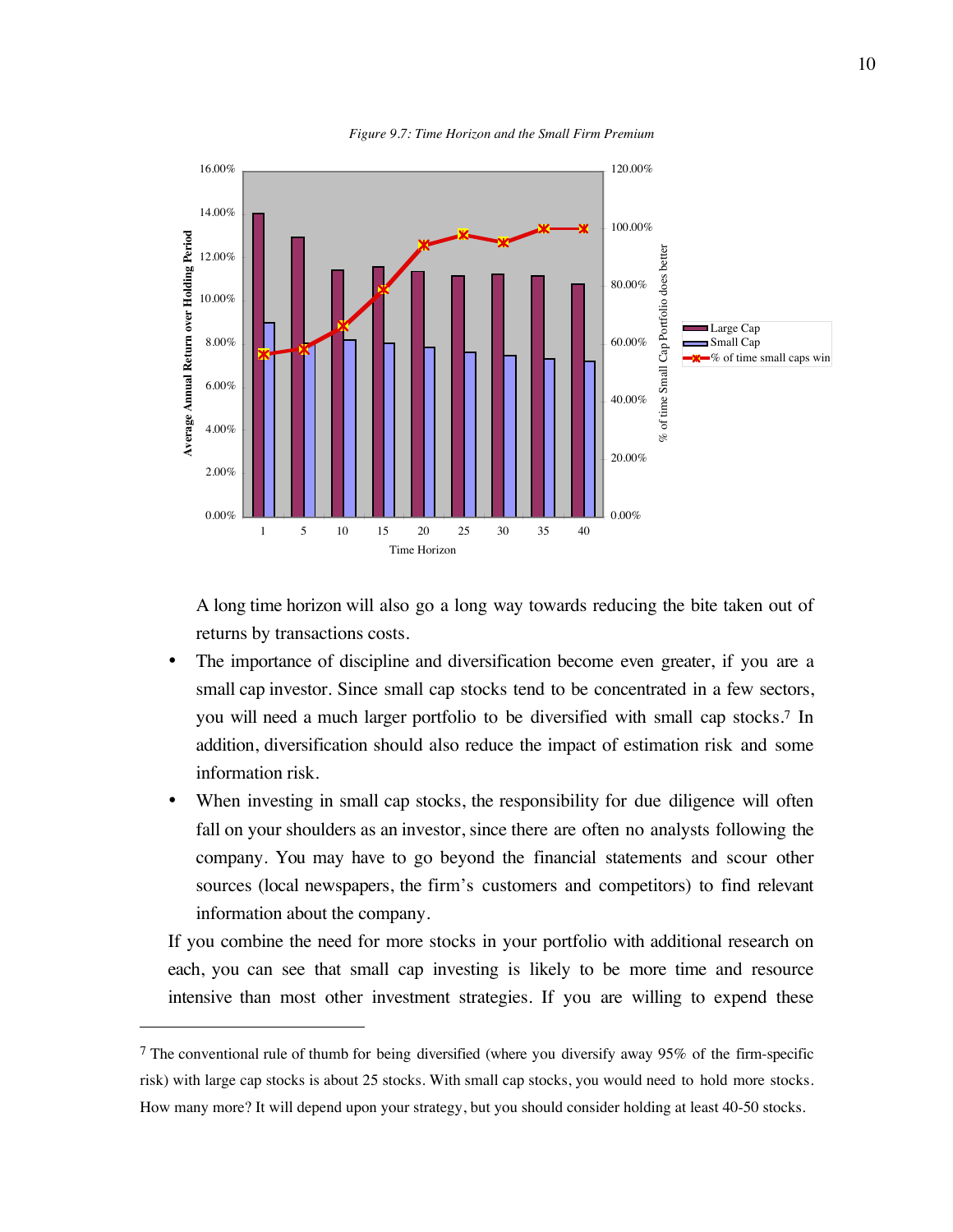resources and have a long time horizon, you may well be able to claim a large portion of the small cap stock premium going forward.

#### *Small Cap Value Investing*

While we have considered small cap investing as a strand of growth investing, you can be a small-cap value investor, if you focus on small companies that trade low PE or low PBV ratios – the conventional measures of value companies. Investors who do this hope to combine the excess returns that have been uncovered for buying stocks that trade at low multiples of earnings and book value with the excess returns associated with small cap investing.

Pradhuman, in his book on small cap investing, contrasts a strategy of buying small cap value stocks with small cap growth stocks and presents several results. First, the excess return on a small cap, value strategy is less than the sum of the excess return on a value strategy and the excess return on a small cap strategy. In other words, there is some leakage in returns from both strategies when you combine them. Second, the difference in returns between value and growth small-cap stocks mirrors the difference in returns between value and growth large-cap stocks, but the cycles are exaggerated. In other words, when value stocks outperform (underperform) growth stocks across the market, small-cap value stocks outperform (underperform) small-cap growth stocks by an even larger magnitude. Third, the excess returns in the last two decades on a small-cap, value strategy seem to be more driven by the value component than by the small-cap component. <sup>8</sup>

### **Initial Public Offerings**

 $\overline{a}$ 

In initial public offerings, private firms make the transition to being publicly traded firms by offering their shares to the public. In contrast with equity issues by companies that are already publicly traded, where there is already a market price for the stock that acts as an anchor, an initial public offering has to be priced by an investment banker based upon perceptions of demand and supply. There are some investors who believe that they can exploit both the uncertainty in the process and the biases brought to the pricing by investment bankers to make excess returns.

### *The Process of an Initial Public Offering*

When a private firm becomes publicly traded, the primary benefit it gains is increased access to financial markets and to capital for projects. This access to new capital is

<sup>&</sup>lt;sup>8</sup> We came to this conclusion by regressing excess returns on stocks against market capitalization and price to book ratio. The latter explained far more of the differences in excess returns than the former.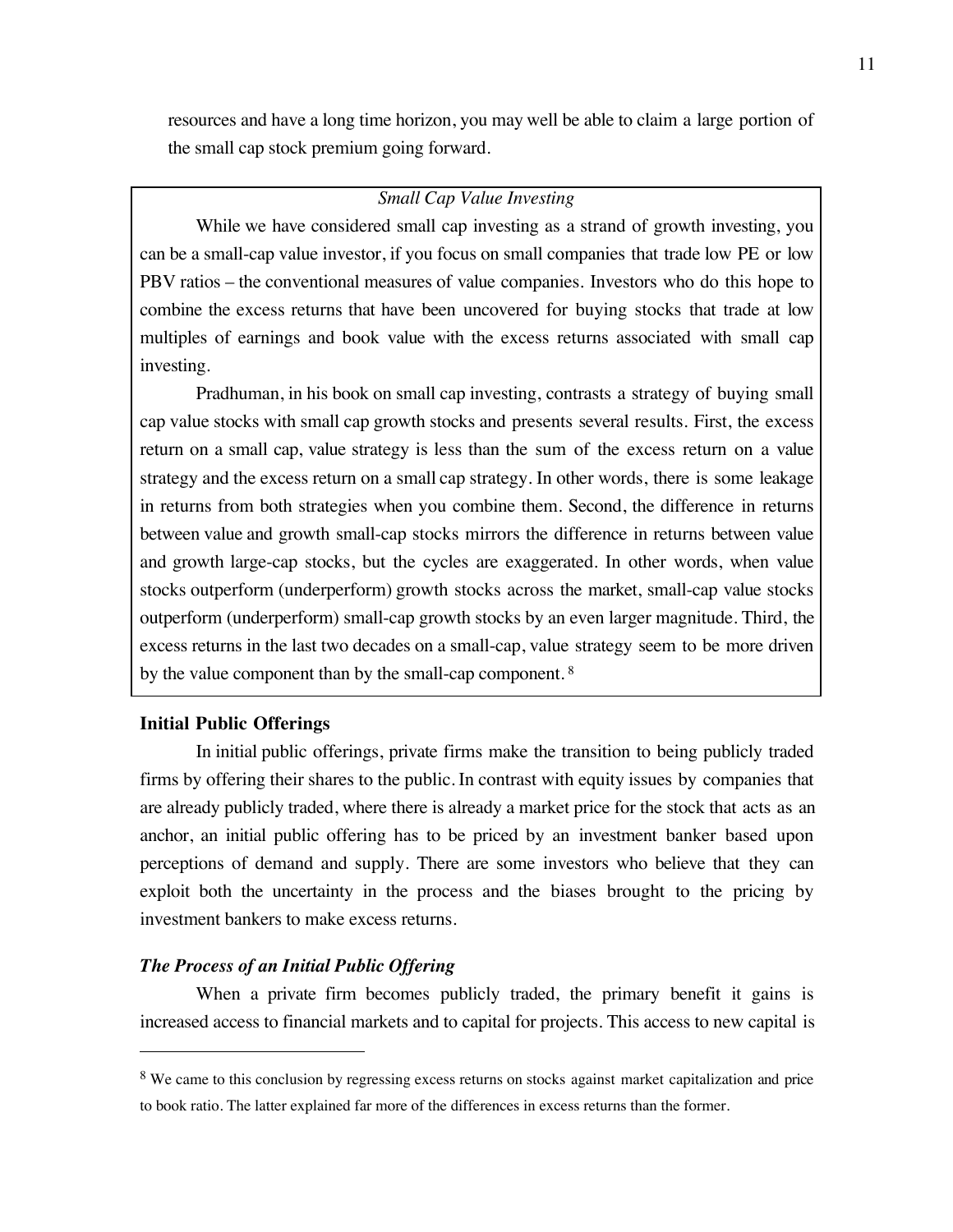a significant gain for high growth businesses, with large and lucrative investment opportunities. A secondary benefit is that the owners of the private firm are able to cash in on their success by attaching a market value to their holdings. These benefits have to be weighed against the potential costs of being publicly traded. The most significant of these costs is the loss of control that may ensue from being a publicly traded firm. Other costs associated with being a publicly traded firm are the information disclosure requirements and the legal requirements<sup>9</sup>. Assuming that the benefits outweigh the costs, there are four steps involved in an initial public offering.

#### *I. Choosing an Investment Banker*

Once the decision to go public has been made, a firm generally cannot approach financial markets on its own. This is so because it is largely unknown to investors and does not have the expertise to go public without help. Therefore, a firm has to pick intermediaries to facilitate the transaction. These intermediaries are usually investment bankers, who provide several services. First, they help the firm meet the requirements of the Securities and Exchange Commission (SEC) in preparing and filing the necessary registration statements needed for the public offering. Second, they provide the credibility a small and unknown private firm may need to induce investors to buy its stock. Third, they provide their advice on the valuation of the company and the pricing of the new issue. Fourth, they absorb some of the risk in the issue by guaranteeing an offer price on the issue; this guarantee is called an underwriting guarantee. Finally, they help sell the issue by assembling a group called an underwriting syndicate, who try to place the stock with its clients. The underwriting syndicate is organized by one investment bank, called the lead investment bank. Private firms tend to pick investment bankers based upon reputation and expertise, rather than price. A good reputation provides the credibility and the comfort level needed for investors to buy the stock of the firm; expertise applies not only to the pricing of the issue and the process of going public but also to other financing decisions that might be made in the aftermath of a public issue. The investment banking agreement is then negotiated, rather than opened up for competition.

#### *II. Valuing the Company and Setting Issue Details*

 $\overline{a}$ 

Once the firm chooses an investment banker to take it public, the next step is to estimate a value for the firm. This valuation is generally done by the lead investment bank, with substantial information provided by the issuing firm. The value is sometimes estimated

<sup>&</sup>lt;sup>9</sup> The costs are two fold. One is the cost of producing and publicizing the information itself. The other is the loss of control over how much and when to reveal information about the firm to others.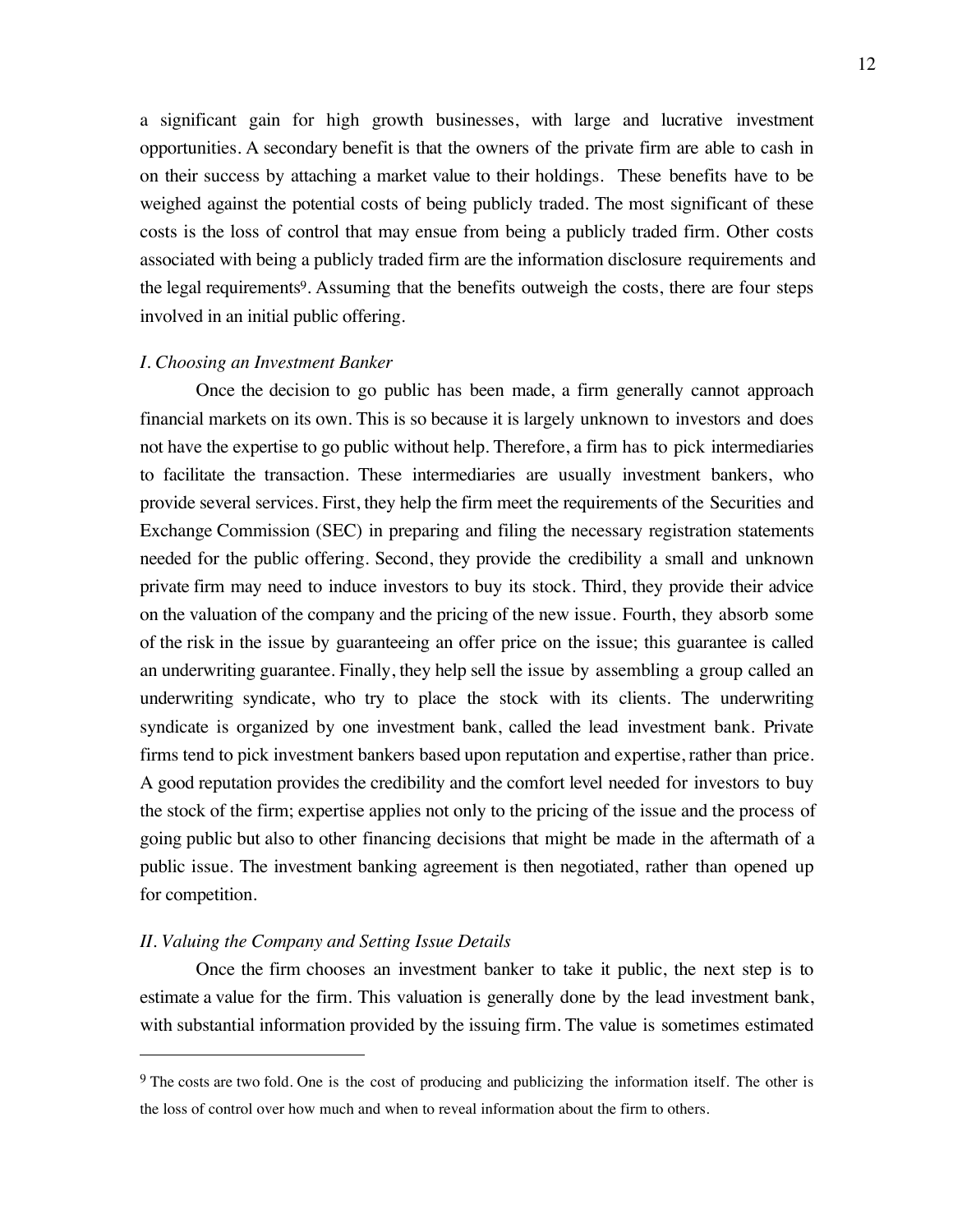using discounted cash flow models, similar to those described in chapter 5. More often, though, the value is estimated by using a multiple, like a price earnings ratio, and by looking at the pricing of comparable firms that are already publicly traded. Whichever approach is used, the absence of substantial historical information, in conjunction with the fact that these are small companies with high growth prospects, makes the estimation of value an uncertain one at best.

The other decision the firm has to make relates to the size of the initial issue and the use of the proceeds. In most cases, only a portion of the firm's stock is offered at the initial public offering; this reduces the risk on the under pricing and enables the owners to test the market before they try to sell more stock. In most cases, the firm uses the proceeds from the initial stock issue to finance new investments.

The next step in this process is to set the value per share for the issuer. To do so, the equity in the firm is divided by the number of shares, which is determined by the price range the issuer would like to have on the issue. If the equity in the firm is valued at  $$50$  million, for example, the number of shares would be set at 5 million to get a target price range of \$10, or at 1 million shares to get a target price range of \$ 50 per share.

The final step in this process is to set the offering price per share. Most investment banks set the offering price below the estimated value per share for two reasons. First, it reduces the bank's risk exposure, since it ensures that the shares will be bought by investors at the offering price. (If the offering price is set too high and the investment bank is unable to sell all of the shares being offered, it has to use its own funds to buy the shares at the offering price.) Second, investors and investment banks view it as a good sign if the stock increases in price in the immediate aftermath of the initial issue. For the clients of the investment banker who get the shares at the offering price, there is an immediate payoff; for the issuing company, the ground has been prepared for future issues.

In setting the offering price, investment bankers have the advantage of first checking investor demand. This process, which is called building the book, involves polling institutional investors prior to pricing an offering, to gauge the extent of the demand for an issue. It is also at this stage in the process that the investment banker and issuing firm will present information to prospective investors in a series of presentations called road shows. In this process, if the demand seems very strong, the offering price will be increased; in contrast, if the demand seems weak, the offering price will be lowered. In some cases, a firm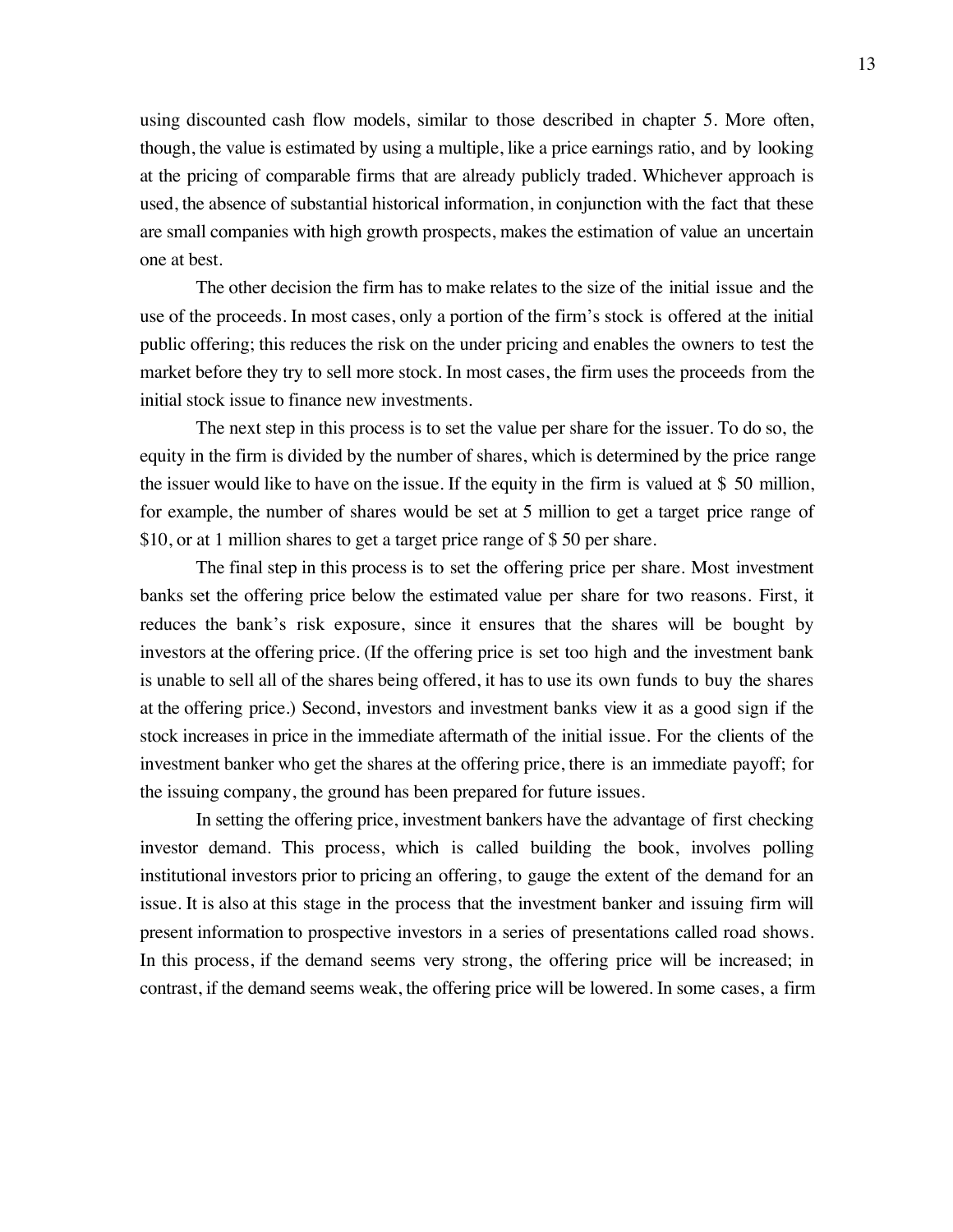will withdraw<sup>10</sup> an initial public offering at this stage, if investors are not enthusiastic about it.

#### *III. SEC Requirements*

 $\overline{a}$ 

In order to make a public offering the United States, a firm has to meet several requirements. First, it has to file a registration statement and prospectus with the SEC, providing information about the firm's financial history, its forecasts for the future and how it plans for the funds it raises from the initial public offering. The prospectus provides information about the riskiness and prospects of the firm for prospective investors in its stock. The SEC reviews this information and either approves the registration or sends out a deficiency memorandum asking for more information. While the registration is being reviewed, the firm may not sell any securities, though it can issue a preliminary prospectus, titled a red herring, for informational purposes only.

Once the registration has been approved by the SEC, the firm can place a tombstone advertisement in newspapers and other publications. This ad contains details of the issue, the name of the lead investment banker, and the names of other investment bankers involved in the issue. The order in which the investment bankers are listed is significant. At the top is the lead investment banker and the co-managers of the issue, followed by the major bracket investment bankers. The categorization is based both upon reputation and national focus. Then comes the mezzanine bracket, which includes smaller investment banks that operate nationally, and at the bottom are the regional investment bankers involved with the issue. Figure 9.8 shows a typical tombstone advertisement for an initial public offering.

<sup>&</sup>lt;sup>10</sup> One study of initial public offerings between 1979 and 1982 found that 29% of firms terminated their initial public offerings at this stage in the process.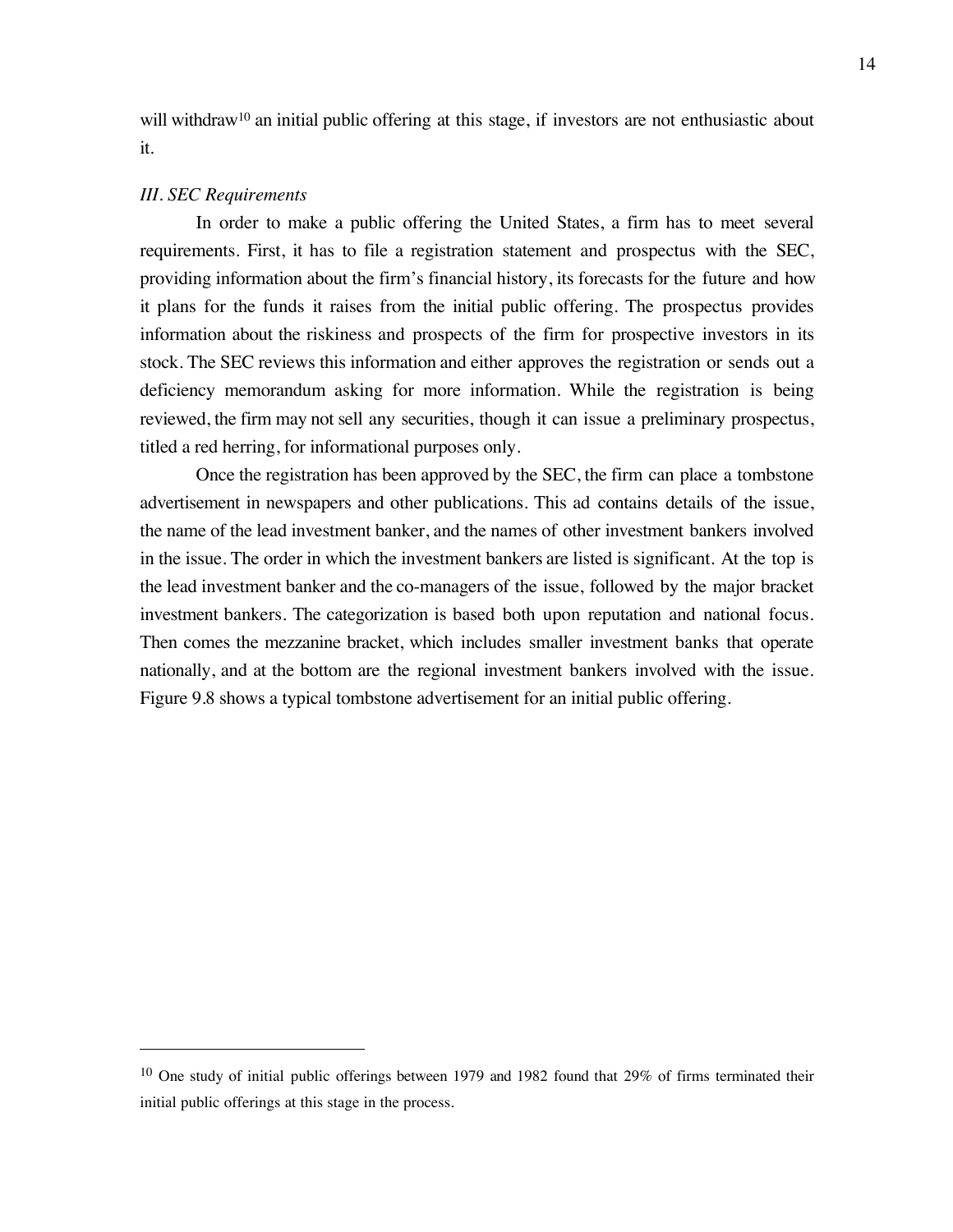

#### *Figure 9.8: Tombstone Advertisement*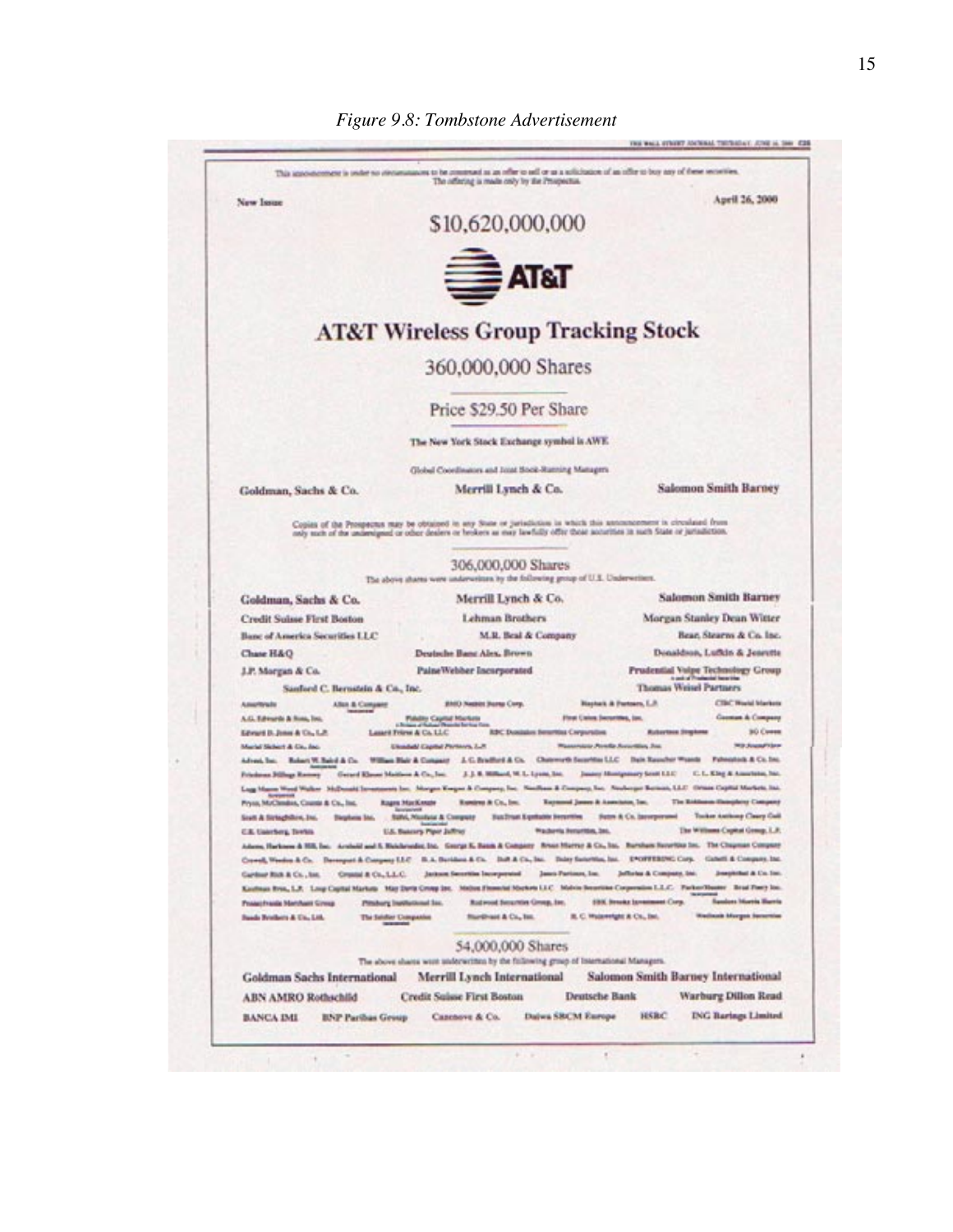#### *IV. The Issue*

Once the offering price has been set and the tombstone advertisement published, the die is cast. If the offering price has indeed been set below the true value, the demand will exceed the offering, and the investment banker will have to choose a rationing mechanism to allocate the shares. On the offering date  $-$  the first date the shares can be traded  $-$  there will generally be a spurt in the market price. If the offering price has been set too high, as is sometimes the case, the investment bankers will have to discount the offering to sell it and make up the difference to the issuer, because of the underwriting agreement.

### *IPO Pricing and Investment Strategies*

How well do investment bankers price initial public offerings? One way to measure this is to compare the price when the stock first starts trading to the offering price. While precise estimates vary from year to year, the average initial public offering seems to be under priced by 10-15%. The under pricing also seems to be greater for smaller public offerings. One study11 estimates the under pricing as a function of the issue proceeds for 1767 iPOs between 1990 and 1994, and the results are presented in figure 9.9 below:





 $\overline{a}$ 

Source: Lee, Lockhead, Ritter and Zhao

<sup>11</sup> See Lee, Lockhead, Ritter and Zhao (1996)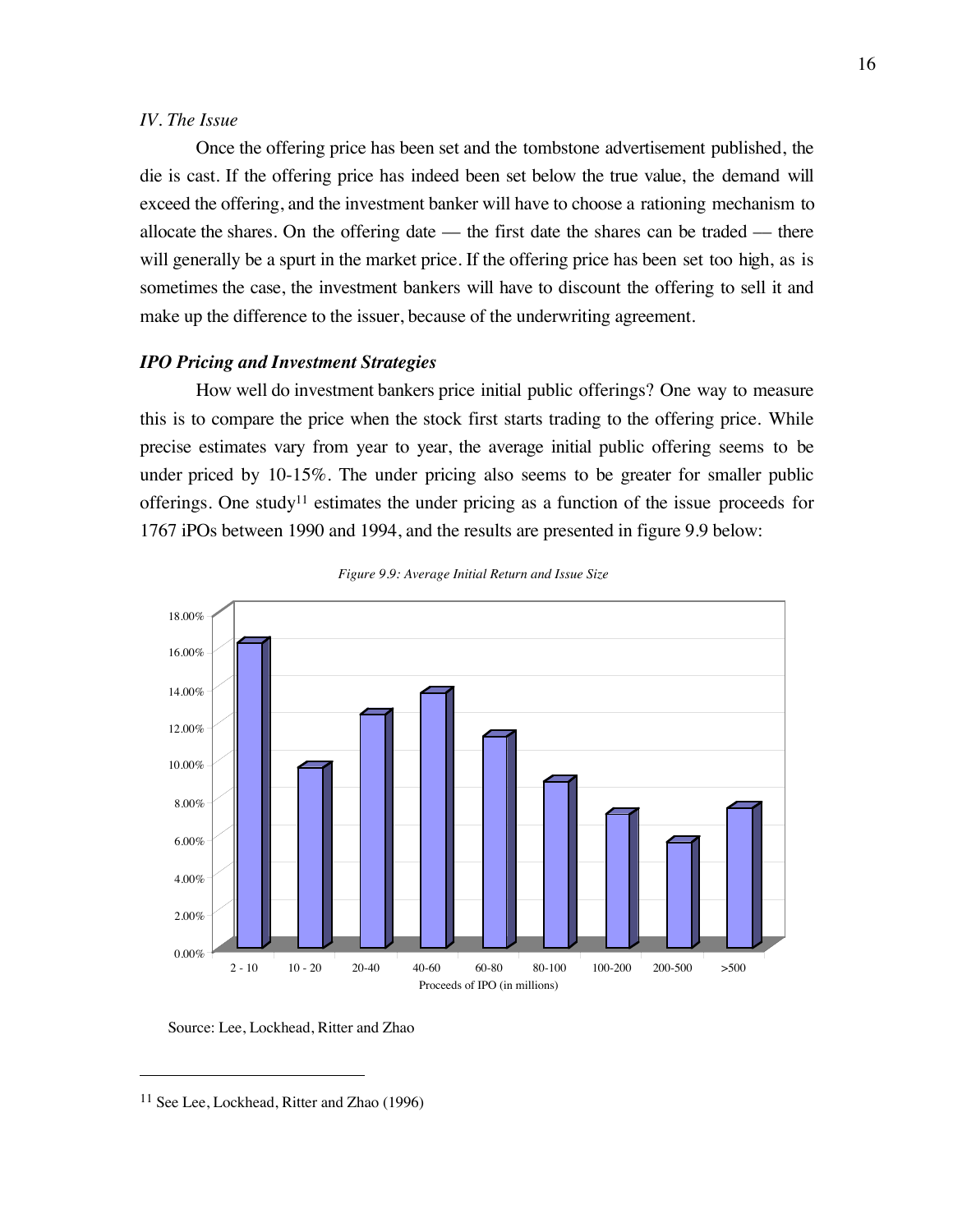The smaller the issue, the greater the underpricing – the smallest offerings often are underpriced by more than 17% but the underpricing is much smaller for the larger issues.

Some of the studies have broken down initial public offerings on other dimensions to examine the reasons for the underpricing. In 1998, Ritter provided a comprehensive summary of both they hypotheses on why the under pricing occurs and the empirical evidence on it. We summarize a few of his findings:

- The average initial return is 15.8% across a sample of 13,308 initial public offerings. However, about 15% of all initial public offerings are over priced. In other words, the stock price drops from the initial offering price on the date of the offering. Thus, investing in IPOs is by no means a riskless or guaranteed strategy, even if you were guaranteed an allotment in every one at the offering price.
- Initial public offerings where the offering price is revised upwards prior to the offering are more likely to be under priced than initial public offerings where the offering price is revised downwards. Table 9.1 below contrasts the initial returns and the percent of offerings that were under priced for both classes from 1991 to 1996.

|              |     |           | Offering price   Number of IPOs   Average initial return   % of offerings underpriced |
|--------------|-----|-----------|---------------------------------------------------------------------------------------|
| Revised down | 708 | $3.54\%$  | <b>53%</b>                                                                            |
| Revised up   | 642 | $30.22\%$ | 95%                                                                                   |

*Table 9.1: Average Initial Return – Offering Price Revision*

While the evidence that initial public offerings go up on the offering date is strong, it is not clear that these stocks are good investments in the years after. Loughran and Ritter tracked returns on 5821 IPOs in the five years after the offerings and contrasted them with returns in figure 9.10.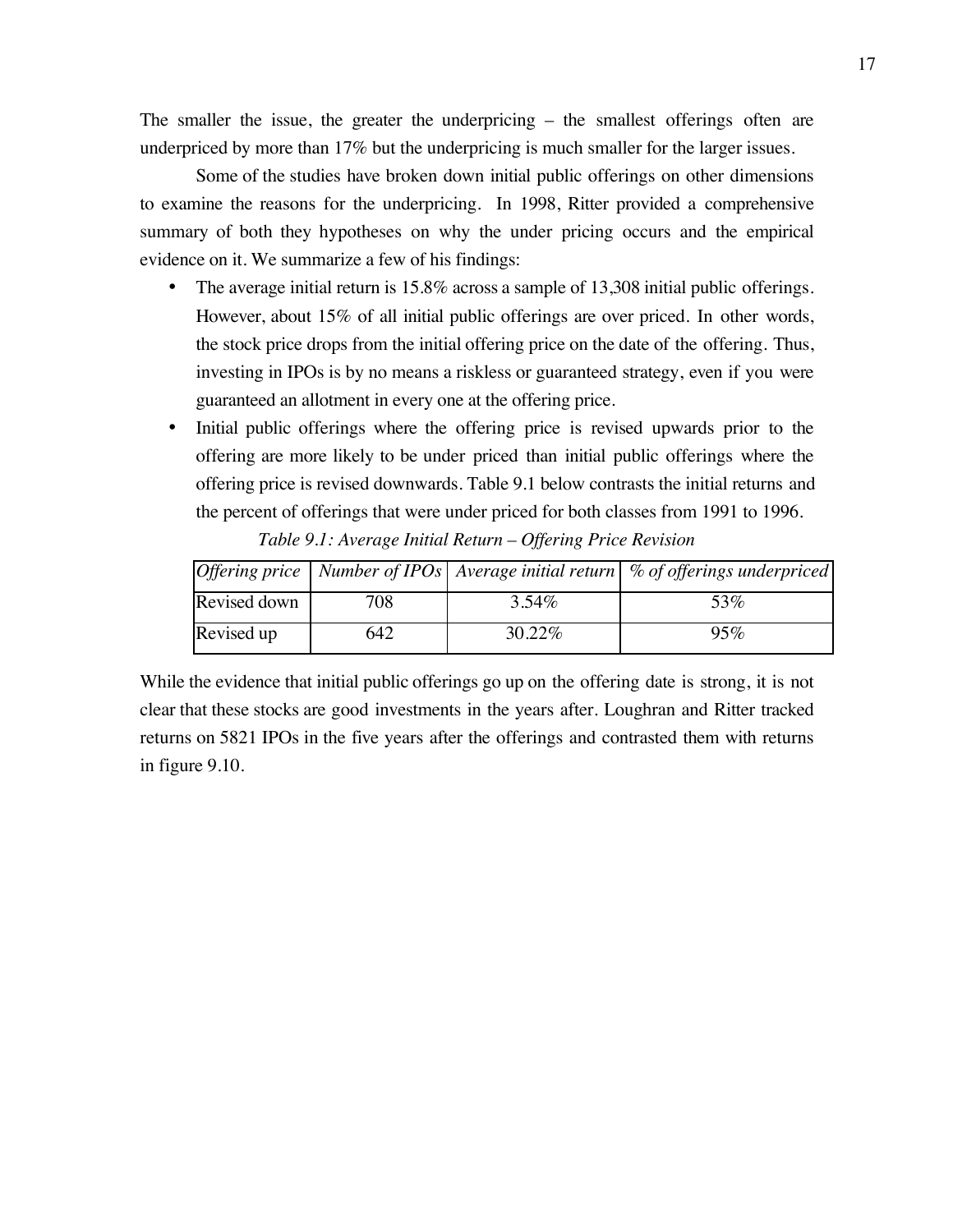

*Figure 9.10: Post Issue Returns - IPOs versus Non IPOs*

Note that the IPO firms consistently under perform the non-issuing firms and that the under performance is greatest in the first few years after the offering. While this phenomenon is less pronounced for larger initial public offerings, it still persists.

#### *The Allotment Process*

If initial public offerings, on average, are under priced, an obvious investment strategy is to subscribe a large number of initial public offerings and to construct a portfolio based upon allotments of these offerings. There is, however, a catch in the allotment process that may prevent this portfolio from earning the excess returns from the under pricing. When investors subscribe to initial public offerings, the number of shares that they are allotted will depend upon whether and by how much the offering is under priced. If it is significantly under priced, you will get only a fraction of the shares that you requested. On the other hand, if the offering is correctly priced or over priced, you will get all of the shares that you requested. Thus, your portfolio will be underweighted in under priced initial public offering and overweighted in overpriced offerings.

Is there a way in which you can win this allotment game? There are two. The first is to be the beneficiary of a biased allotment system, where the investment bank gives you more than your share of your requested shares in under priced offerings. While this is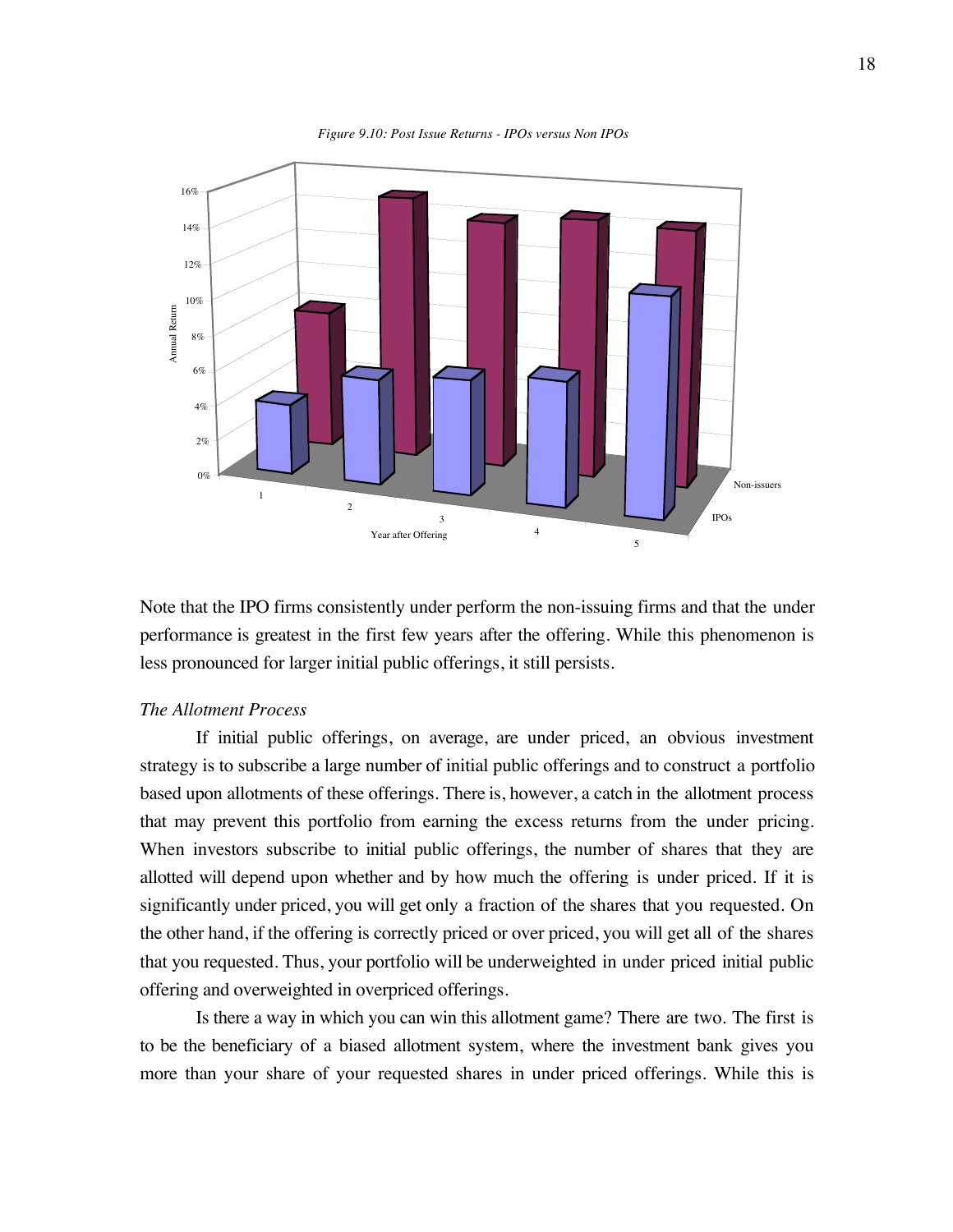illegal in the United States<sup>12</sup>, it is legal in many other countries in the world. The second and more legitimate way is to develop an analytical system that allows you to separate under priced from over priced offerings, using public information contained in the prospectus and other SEC filings. You would then request shares in only those offerings that you identified as under priced. If you are reasonably accurate, you should end up with a portfolio that more closely resembles (or even beats) the hypothetical portfolios created across all initial public offerings.

#### *The IPO Cycle*

 $\overline{a}$ 

Initial public offerings ebb and flow with the overall market. There are periods where the market is flooded with initial public offerings and periods where there are almost no offerings. Contrast, for instance, the salad days of the late 1990s, when firms went public at an extraordinary pace and 2001, when the number slowed to a trickle. In addition, the initial public offerings during any period tend to share a common sector focus. For instance, the bulk of the initial public offerings during 1999 were of young technology and telecomm firms. This does create two problems for investment strategies that focus exclusively on initial public offerings. The first is that your portfolio will not be diversified in periods of plenty, and will be over weighted in whichever sector is in favor at that point in time. The second is that there will be extended periods where you will find nothing to invest in, because there are few or no initial public offerings.

Ritter (1998) provides a summary of the number of offerings made each year from 1960 to 1996 and the average initial returns on those offerings. His results are summarized in figure 9.11:

<sup>&</sup>lt;sup>12</sup> Notwithstanding restrictions on this practice, investment banks in the 1990s used allotments in initial public offerings as a lead into other business with clients. Thus, large portfolio managers often were given more than their fair share of initial public offerings that were in demand.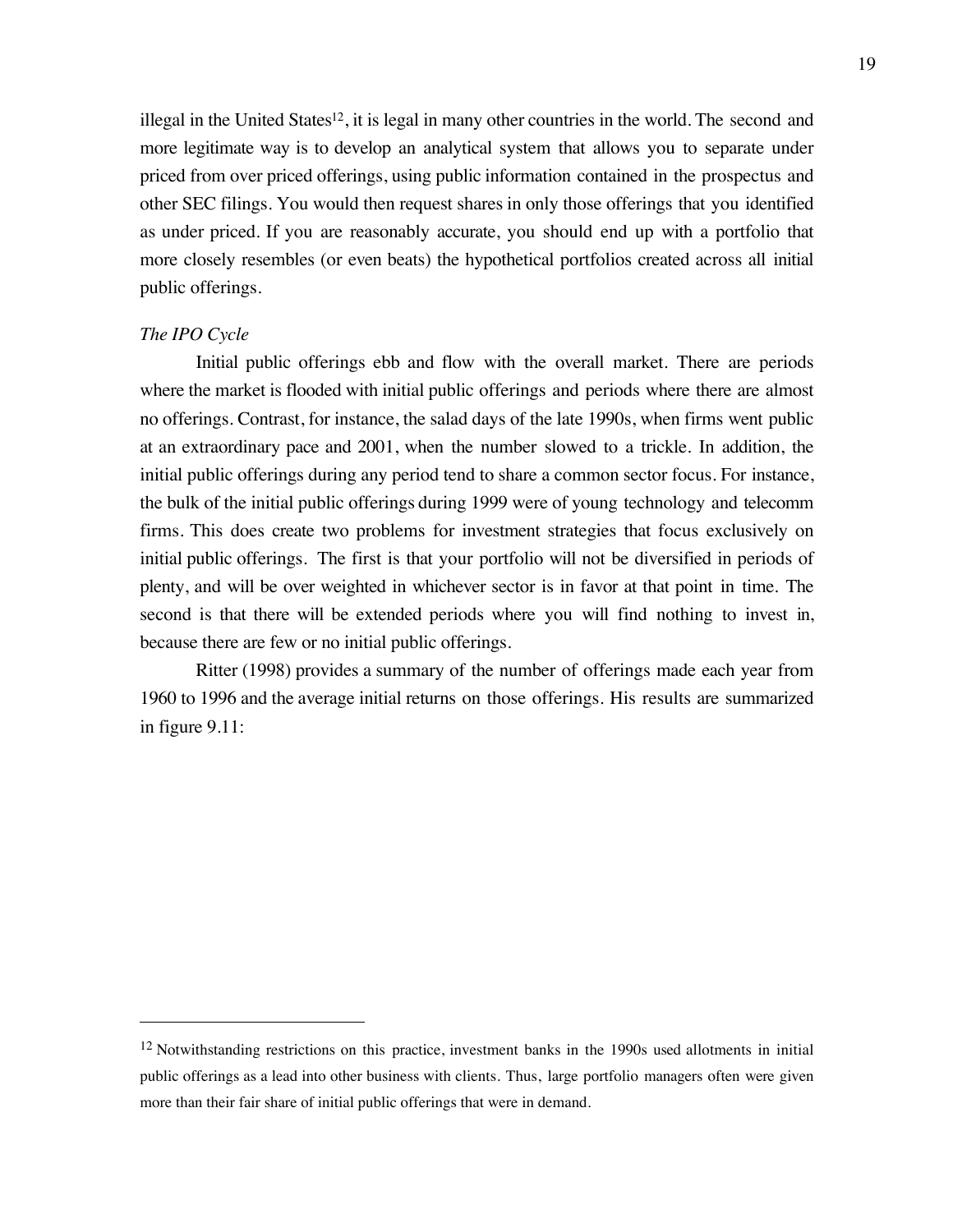



Note that the number of offerings drops to almost zero in the early 1970s and the returns to IPOs drops as well. A portfolio manager who focused only on initial public offerings would have gone out of business in that period.

#### *Determinants of Success*

A strategy of investing in initial public offerings makes more sense as an ancillary strategy rather than a primary strategy, partly because the sector concentration of initial public offerings during hot periods and partly because of the absence of offerings during cold periods. Assuming that it is used as an ancillary strategy, you would need to do the following to succeed:

- Have the valuation skills to value companies with limited information and considerable uncertainty about the future, so as to be able to identify the companies that are under or over priced.
- Since this is a short term strategy, often involving getting the shares at the offering price and flipping the shares on the offering date, you will have to gauge the market mood and demand for each offering, in addition to assessing its value. In other words, a shift in market mood can leave you with a large allotment of over-priced shares in an initial public offering.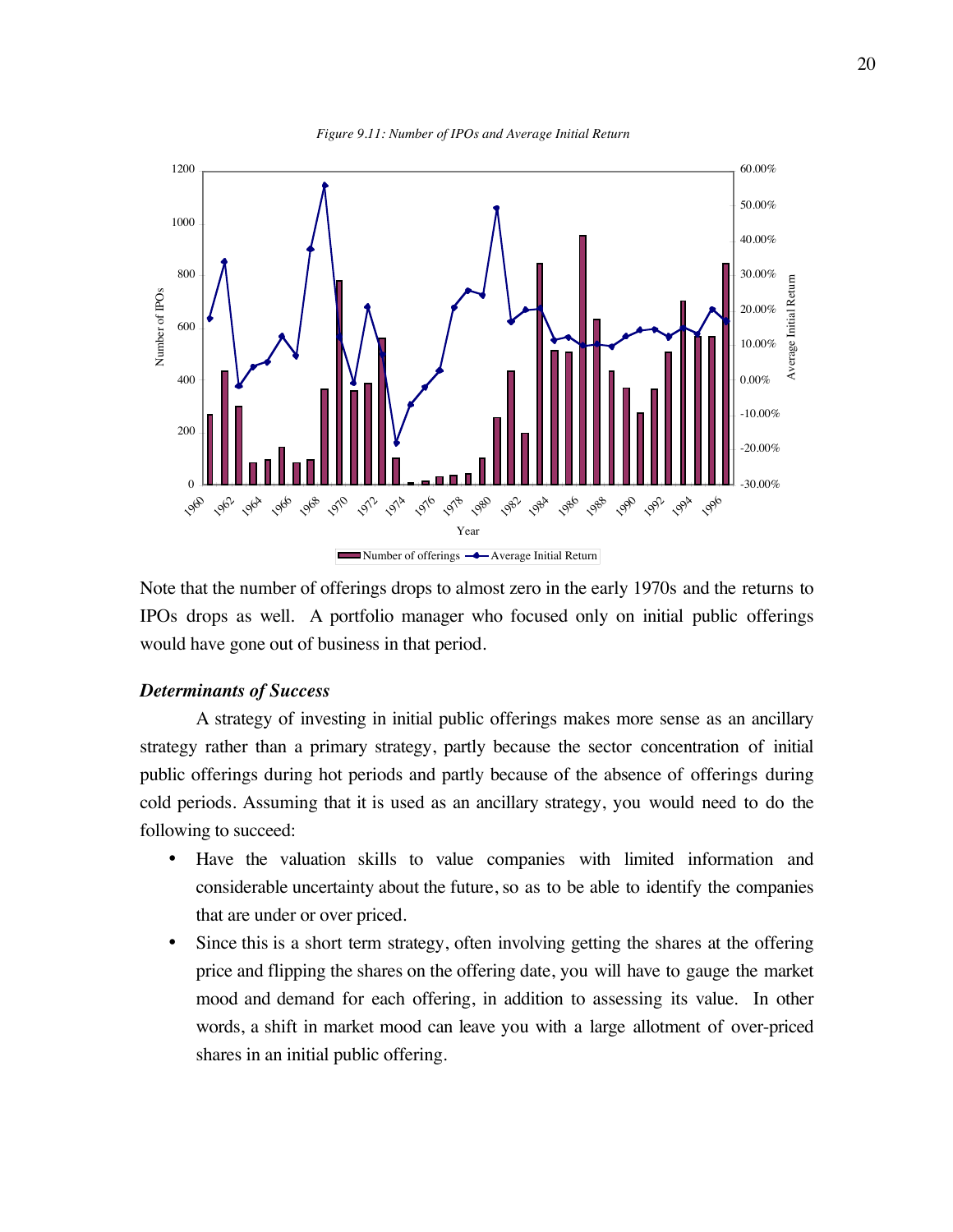• Play the allotment game well, asking for more shares than you want in companies which you view as severely under priced and fewer or no shares in firms that are overpriced or that are priced closer to fair value.

In recent years, investment banks have used and misused the allotment process to reward selected clients. In periods when demand for initial public offerings is high, they have also been able to punish investors who sell immediately by withholding or rationing future allotments. If you are required to hold these stocks for the long term to qualify for the initial offering, you may very well find that the under performance of these stocks in the post-offering period (see figure 9.10) can very quickly be decimated by poor returns in subsequent periods.

## **Growth Screens**

If you were a portfolio manager whose choices come from a very large universe of stocks, your most effective way of building a portfolio may be to screen stocks and pick those that pass specific screens. In other words, you do for growth stocks what Ben Graham did for value stocks. In this section, we consider three screening strategies – a strategy of buying stocks with high expected growth rates in earnings, the high flyer strategy, where you pick stocks with high PE ratios and the growth at a reasonable price (GARP) strategy, where you pick growth stocks that trade at low prices, given their expected growth.

#### *High Earnings Growth Strategy*

The strategy that follows most logically for most growth investors is to buy stocks with high growth rates in earnings. You can look at past growth in earnings as a predictor of future growth and buy companies with high historical earnings growth rates or you can look for companies where analysts are predicting high expected earnings growth.

#### *Historical Growth*

Is the growth rate in the past a good indicator of growth in the future? Not necessarily. Past growth rates are useful in forecasting future growth, but there are two problems.

• The first is that they have considerable noise associated with them and are noisy predictors of future growth. In a 1960 study of the relationship between past growth rates and future growth rates, Little coined the term "Higgledy Piggledy Growth" because he found little evidence that firms that grew fast in one period continued to grow fast in the next period. In the process of running a series of correlations between growth rates in earnings in consecutive periods of different length, he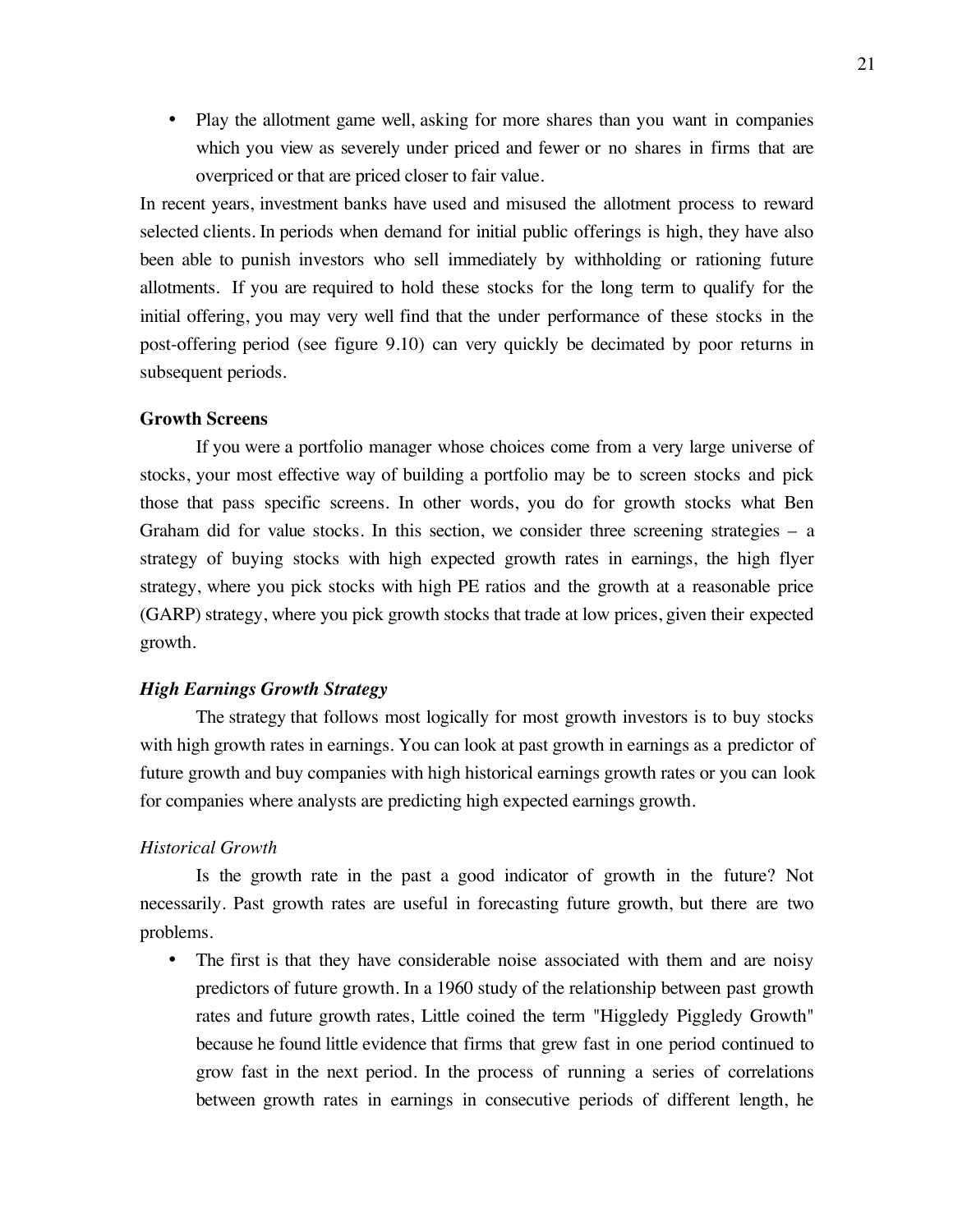frequently found negative correlations between growth rates in the two periods and the average correlation across the two periods was close to zero (0.02). If past growth in earnings is not a reliable indicator of future growth at average firms, it becomes even less so at smaller firms. The growth rates at smaller firms tend to be even more volatile than growth rates at other firms in the market. The correlation between growth rates in earnings in consecutive time periods (five-year, three-year and one-year) for firms in the United States, categorized by market value, is reported in Figure 9.12.



*Figure 9.12: Correlations in Earnings Growth by Market Capitalization*

While the correlations tend to be higher across the board for one-year growth rates than for 3-year or 5-year growth rates in earnings, they are also consistently lower for smaller firms than they are for the rest of the market. This would suggest that you should be more cautious about using past growth, especially in earnings, for forecasting future growth at these firms.

The second problem is that there is mean reversion in earnings growth rates. In other words, companies that are growing fast will see their growth rates decline towards the market average whereas below average growth companies will see their growth rates increase. This tendency is chronicled by Dreman and Lufkin when they track companies in the highest and lowest earnings growth classes for 5 years after the portfolios are formed. While the highest earnings growth companies have an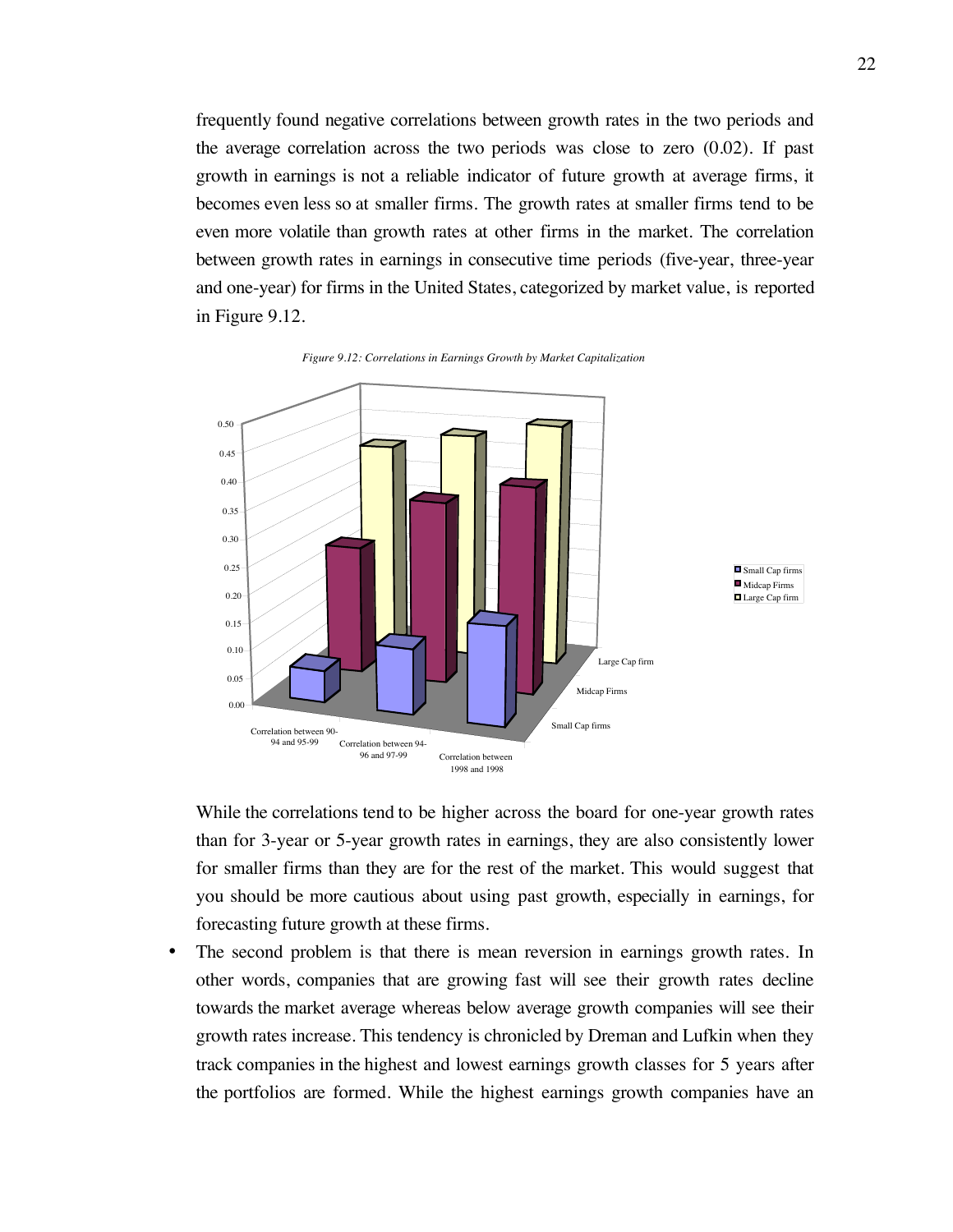average growth rate which is 20% higher than the average growth rate for the lowest earnings growth companies in the year the portfolio is formed, the difference is close to zero five years later.

In general, revenue growth tends to be more persistent and predictable than earnings growth. This is because accounting choices have a far smaller effect on revenues than they do on earnings. Figure 9.13 compares the correlations in revenue and earnings growth over one-year, three-year and five-year periods at U.S. firms.



*Figure 9.13: Correlation in Revenues and Earnings*

Revenue growth is consistently more correlated over time than earnings growth. The implication is that historical growth in revenues is a far more useful number when it comes to forecasting than historical growth in earnings.

There are some investors who believe that it is not earning growth per se that you should be looking at but momentum in growth. In other words, you want to invest in stocks whose earnings growth is accelerating. This is, in fact, a big component of what Value Line's acclaimed stock picking measures are based upon. While Value Line may have been successful with this strategy in its earlier years, much of what we have said about earnings growth probably also applied to earnings momentum.

In summary, past earnings growth is not a reliable indicator of future growth and investing in companies with high past growth does not yield significant returns. In fact, if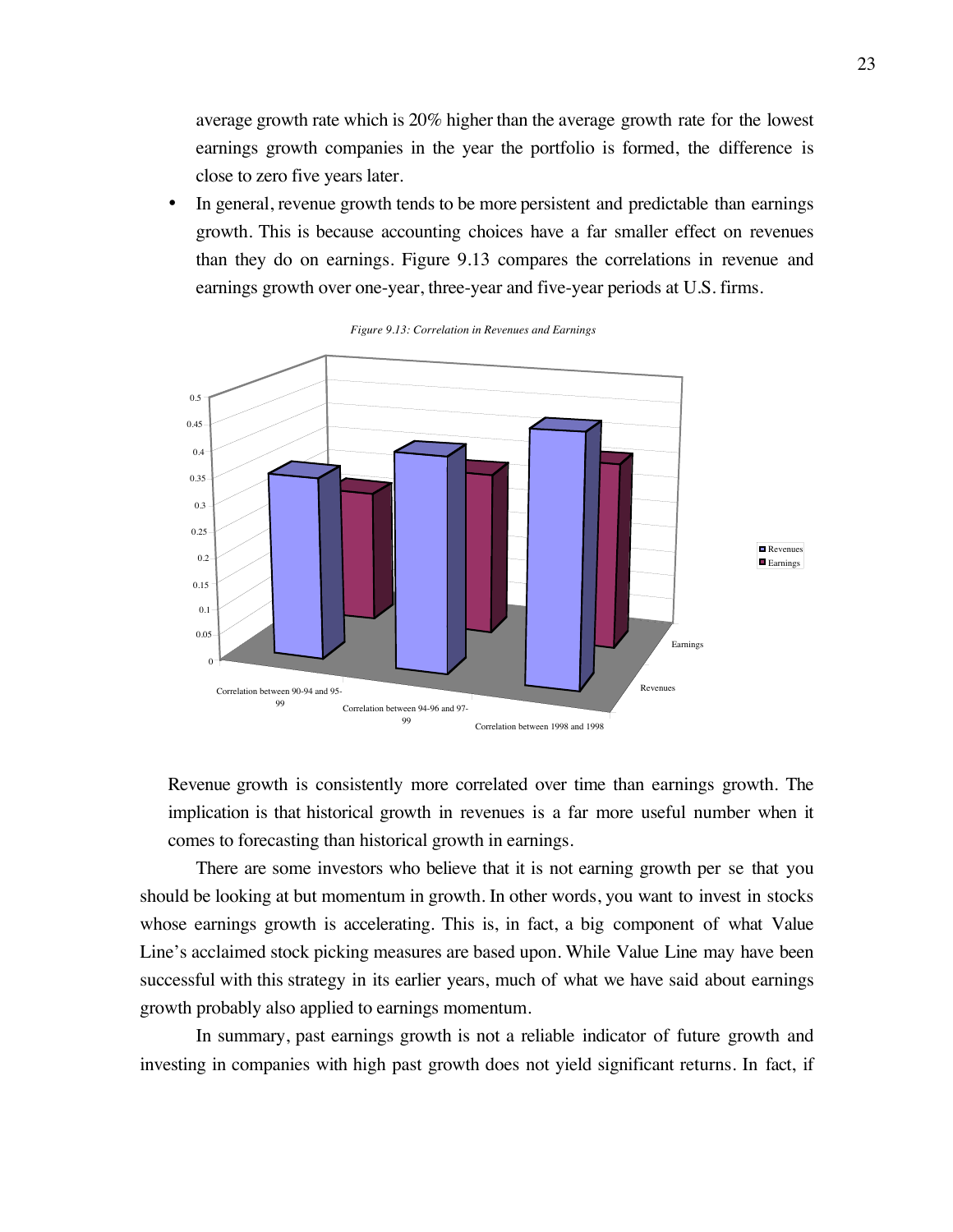there is mean reversion and you pay a large premium for companies with high growth, you will find yourself with a losing portfolio.

#### *Expected Earnings Growth*

Value is ultimately driven by future growth and not past growth. It seems reasonable, therefore, that you would be better served investing in stocks where expected

growth is high rather than historical growth. Here, you do run into a practical problem. In a market as large as the United States, you cannot estimate expected growth for each firm in the market. Instead, you have to rely on analyst estimates of expected growth. That information, though, is freely accessible now to most investors and you could buy stocks with high expected growth rates in earnings. But will such a strategy generate excess returns?

*Stocks with highest expected growth:* Take a look at 50 stocks with the highest expected growth in earnings per share.

Consider what you would need for this strategy to be successful. First, analysts have to be proficient at forecasting long term earnings growth. Second, the market price should not already reflect or overprice this growth. If it does, your portfolio of high growth companies will not generate excess returns. On both conditions, the evidence works against the strategy. When it comes to forecasting growth, analysts have a tendency to overestimate growth and the forecast errors are high for long-term forecasts. In fact, some studies find that time series model match or even outperform analysts when it comes to long term growth. As for pricing growth, markets historically have been more likely to over price growth than under price it, especially during periods of high earnings growth for the market.

#### *High PE Strategy*

The easiest growth strategy, albeit the riskiest, is to buy the stocks with the highest PE ratios on the market, on the assumption that these are growth companies where the growth will deliver the excess returns in the future.

#### *The Overall Evidence*

We should begin by noting that the overall evidence on buying high PE ratio stocks is grim. As we noted in chapter 8, when looking at the value stocks, buying low PE ratio stocks seems to outperform high PE ratio stocks by significant margins. Figure 9.14 presents the difference in annual returns from buying low PE stock and high PE stock portfolio from 1952 to 2001.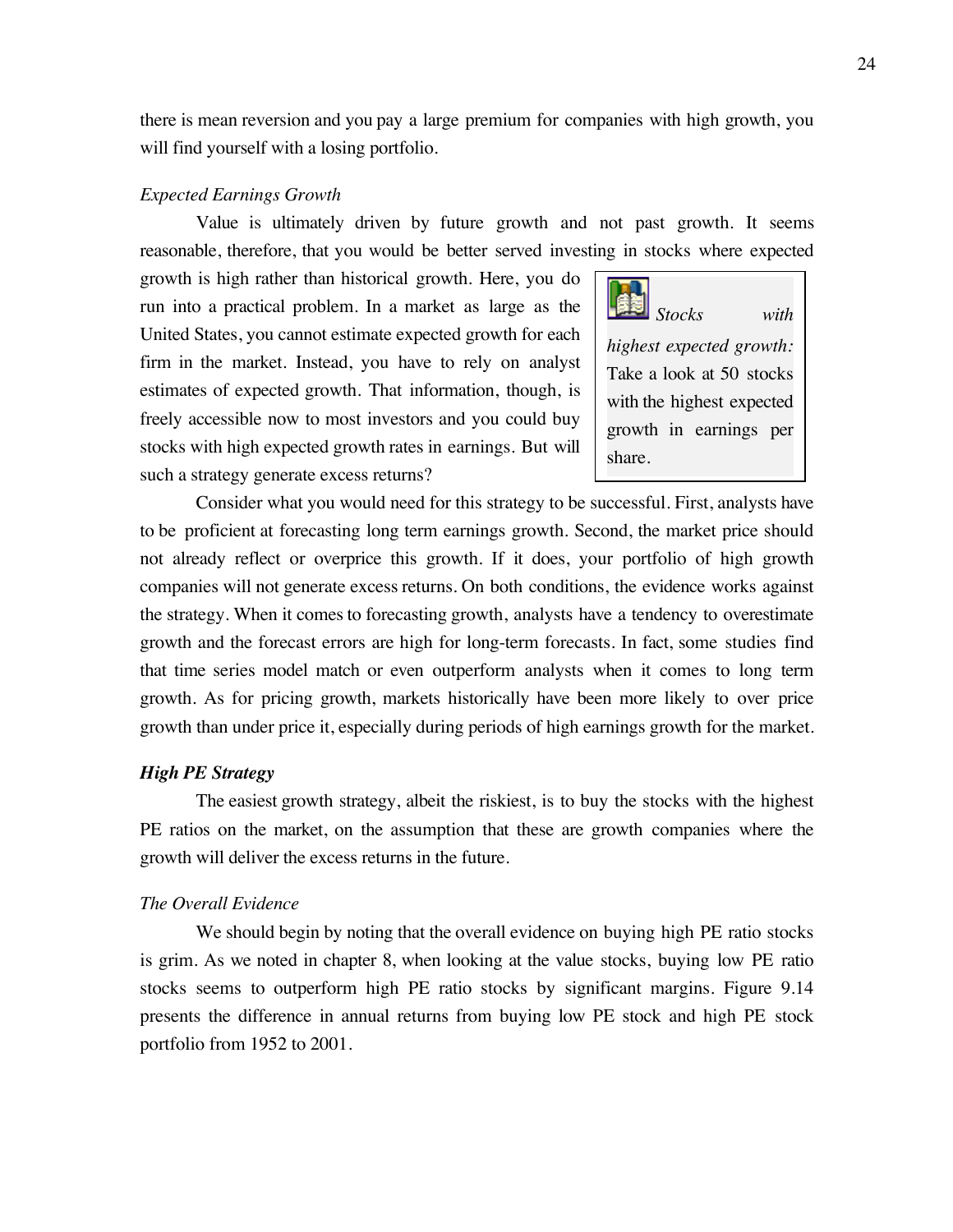

On both an equally-weighted and a value-weighted basis, high PE stocks have under performed low PE ratio stocks. In fact, it is this consistent under performance of high PE stocks that has led to the value investing bias that we often see in both academic and practitioner research.

### *The Growth Investors' Case*

Given this sorry performance, what you might wonder attracts investors to this strategy? The answer lies in cycles. There have been extended time periods where high PE stocks seem to outperform low PE stocks. For instance, growth investing seems to do much better when the earnings growth in the market is low and value investing tends to do much better when earnings growth is high. In figure 9.15, we have graphed the difference between a low PE and a high PE portfolio and the growth in earnings in each period: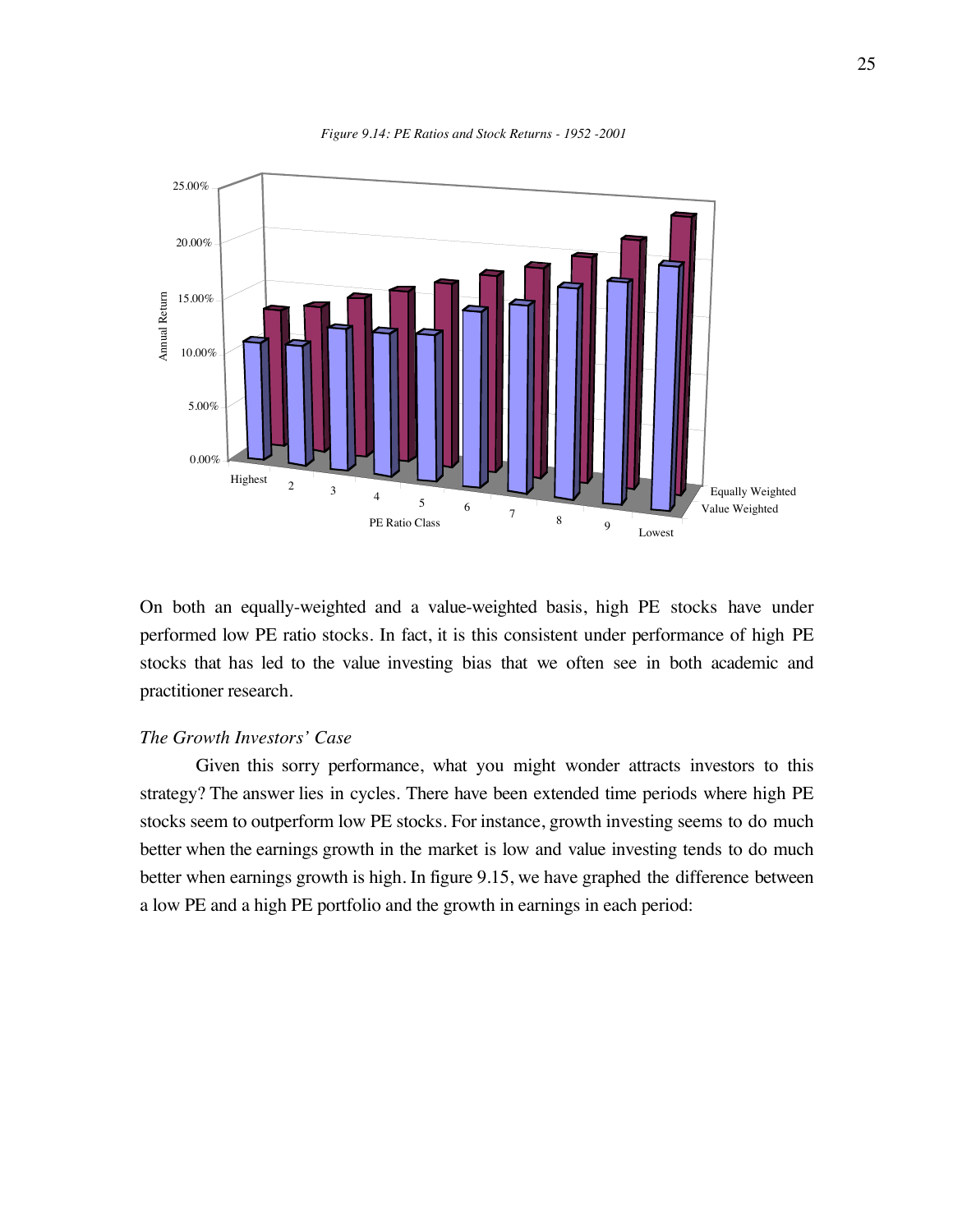

*Figure 9.15: Relative Performance of Growth and Value versus Earnings Growth*

We measure the performance of growth versus value by looking at the difference between the returns earned on a portfolio of stocks in the top decile in terms of PE (growth) and a portfolio of stocks in the lowest decile (value). Thus, a positive value indicates that high PE stocks outperformed low PE stocks in that year. Growth investing does best in years when earnings growth is low. This may be due to the fact that growth stocks are more desirable in periods when earnings growth is low, because they are scarce. By the same token, when all companies are reporting high earnings growth, investors seem to be unwilling to pay a premium for growth.

Growth investing also seems to do much better when the yield curve is flat or downward sloping and value investing does much better when is much more upward sloping. Figure 9.16 presents the relationship between the slope of the yield curve and the performance of growth investing.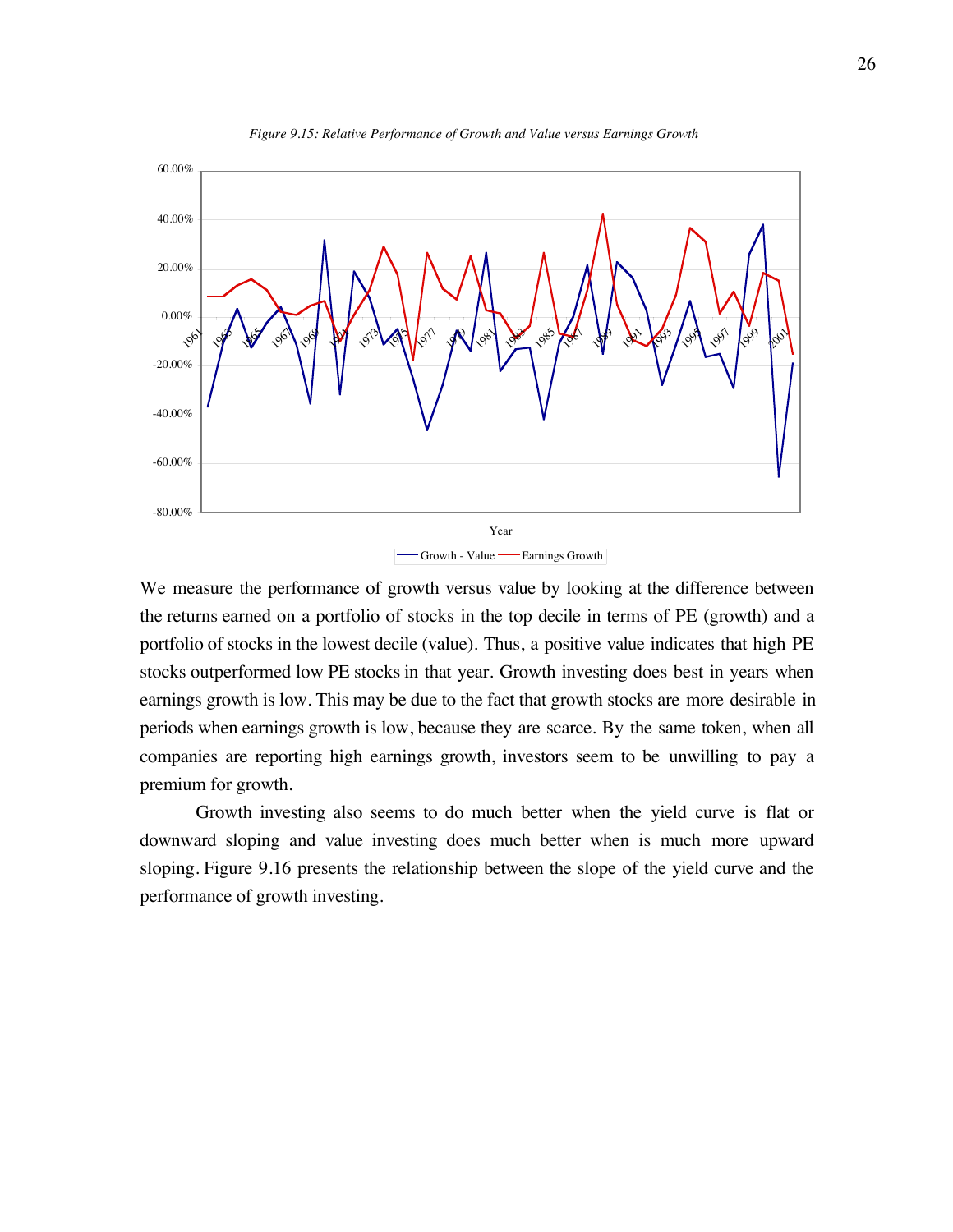

*Figure 9.16: Relative Performance of Growth Stocks versus Yield Curve*

The most interesting evidence on growth investing, however, lies in the percent of active money managers who beat their respective indices. When measured against their respective indices, active growth investors seem to beat growth indices more often than active value investors beat value indices. In his paper on mutual funds in 1995, Malkiel provides additional evidence on this phenomenon. He notes that between 1981 and 1995, the average actively managed value fund outperformed the average actively managed growth fund by only 16 basis points a year, while the value index outperformed a growth index by 47 basis points a year. He attributes the 32 basis point difference to the contribution of active growth managers, relative to value managers. We will look at this evidence in more detail in chapter 13.

### *Peter Lynch: Finding value in growth stocks*

If Warren Buffett is the icon for value investors, Peter Lynch occupies a similar position for growth investors. His reputation was made during his stewardship of Fidelity Magellan, a small high growth fund that he took over in 1977 and made into the largest equity mutual fund in the world over the next decade. The reason for its growth was its performance. An investment of \$ 10,000 in the Magellan fund would have grown 20 fold over the next ten years. During that period, Lynch also helped dispel the notion that growth investors were incurable optimists who bought stocks on promises. He introduced the rigors of value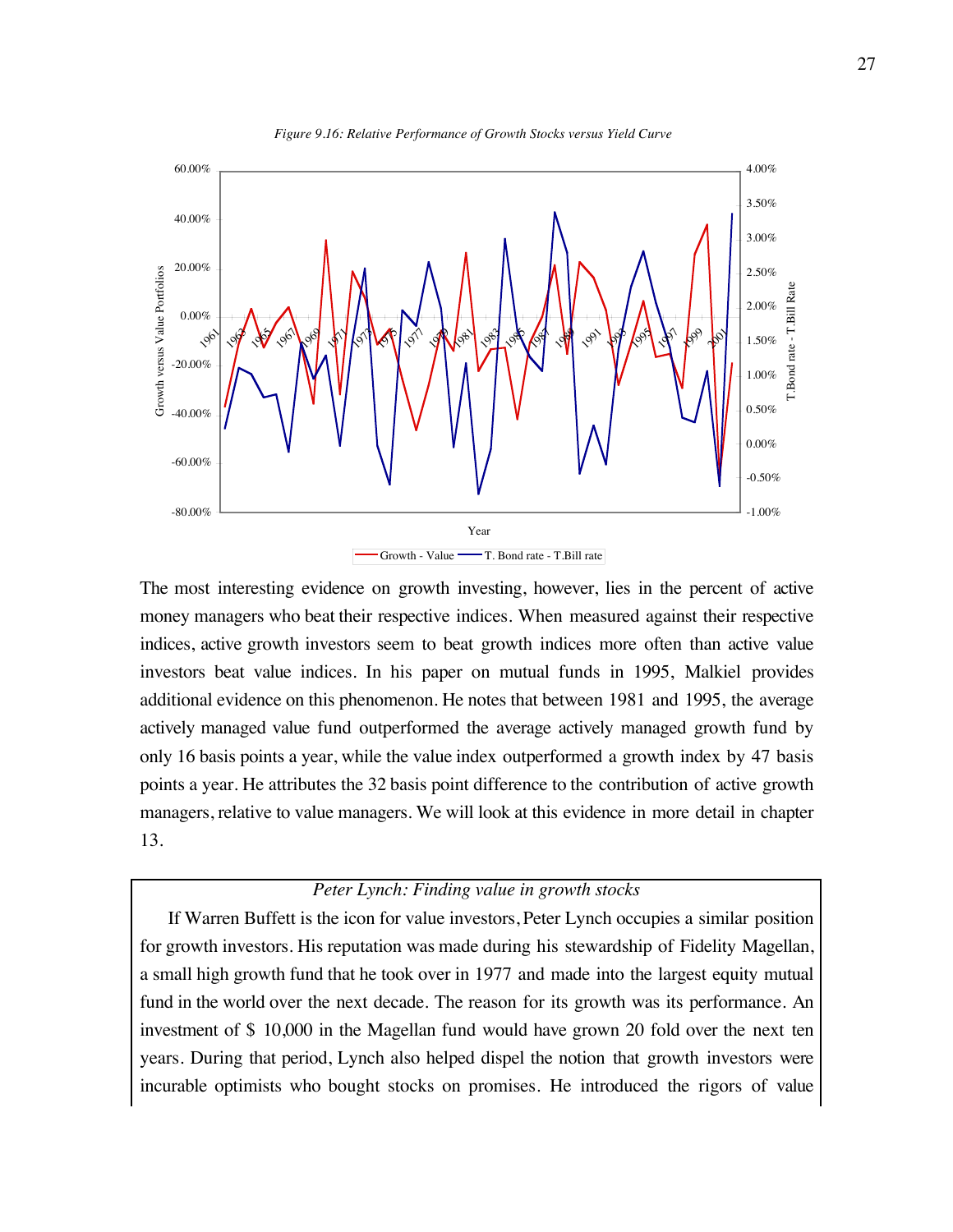investing to growth investing, and he described much of what he did in his books on investing and his articles for Worth, a financial magazine. One of these articles includes Lynch's maxims on finding good investments:

1. Pay attention to facts and not forecasts.

2. Before you invest, check the balance sheet to see if the company is financially sound.

3. Don't buy options, and don't invest on margin. With options, time works against you, and if you're on margin, a drop in the market can wipe you out.

4. When several insiders are buying the company's stock at the same time, it's a positive.

4. Average investors should be able to monitor five to ten companies at a time, but nobody is forcing you to own any of them.

5. Be patient. Stocks often make their greatest gains in the third or fourth year that you own them. A few took ten years.

6. Enter early -- but not too early. Think of investing in growth companies in terms of baseball. Try to join the game in the third inning because a company has proved itself by then. If you buy before the lineup is announced, you're taking an unnecessary risk. If you buy in the late innings, you may be too late.

7. Don't buy "cheap" stocks just because they're cheap. Buy them because the fundamentals are improving.

8. Buy small companies after they've had a chance to prove they can make a profit.

9. Long shots usually backfire or become "no shots."

10. Investigate ten companies and you're likely to find one with bright prospects that aren't reflected in the price.

*Worth Magazine, 1996.*

## *GARP Strategies*

There are many growth investors who would blanch at the strategy of buying high PE stocks. Their mission, they would argue, is to buy high growth stocks where growth is undervalued. To find these stocks, they have developed a number of strategies where you consider both expected growth and the current pricing of the stock. We will consider two of these strategies in this section – buying stocks with a PE less than the expected growth rate or buying stocks with a low ratio of PE to growth (called a PEG ratio).

# *PE less than Growth Rate*

The simplest GARP strategy is to buy stocks that trade at a PE ratio less than the expected growth rate. Thus, a stock that has a PE ratio of 12 and an expected growth rate of 8% would be viewed as undervalued, whereas a stock with a PE of 40 and an expected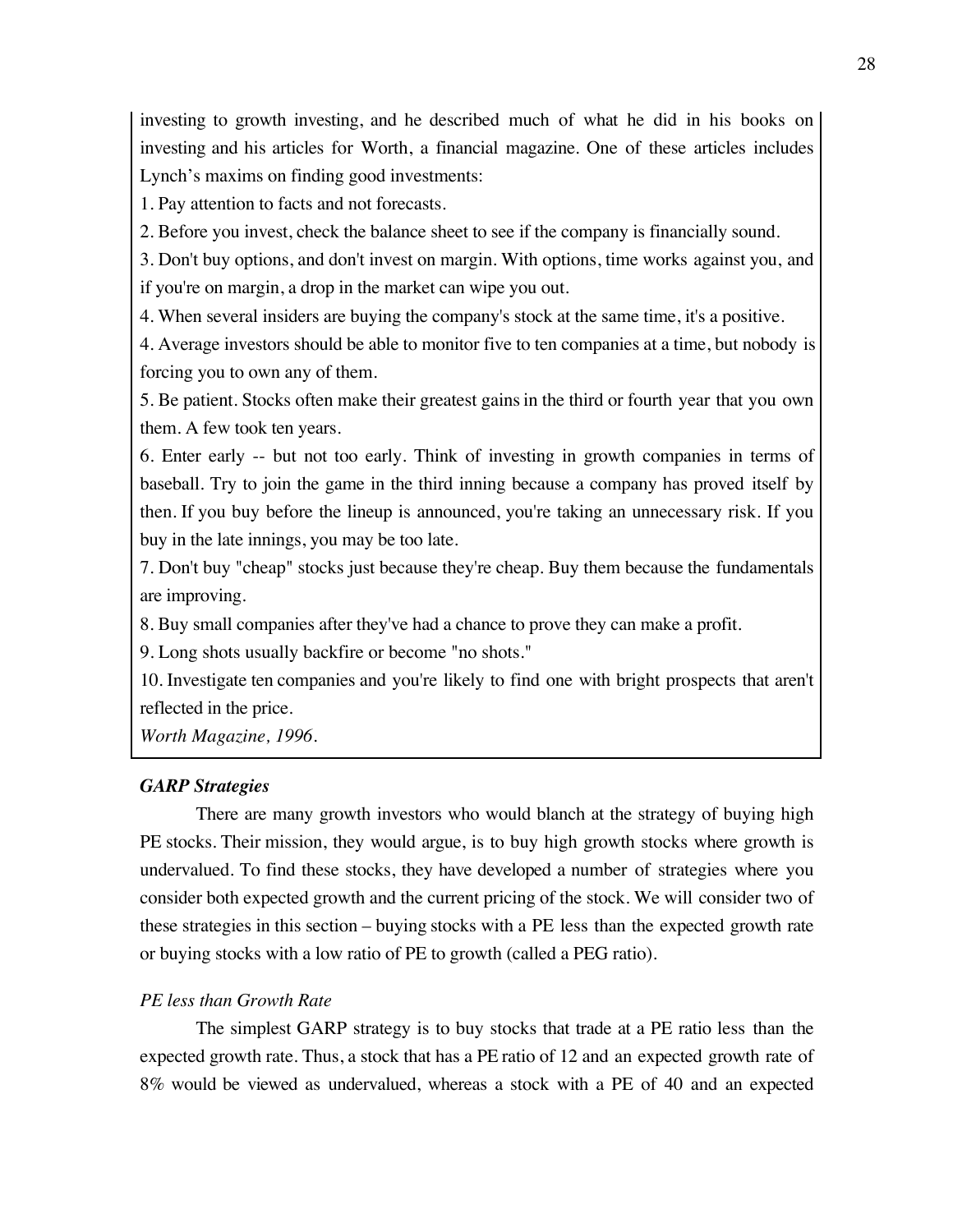growth rate of 50% would be viewed as undervalued. While this strategy clearly has the benefit of simplicity, it can be dangerous for several reasons.

- *Interest rate effect*: Since growth creates earnings in the future, the value of growth is a present value. The value created by any given growth rate will be greater when interest rates are low (which makes the present values higher) than when interest rates are high. Thus, the stock with a PE of 40 and an expected growth rate of 50% when interest rates are 7% may find itself with a PE of 60 if interest rates drop to 5% but growth remains unchanged. It is not surprising, therefore, that portfolio managers who use this strategy not only find far more attractive stocks when interest rates are high but also find many emerging market stocks (where interest rates tend to be higher) bargains. The effect on interest rats on the relationship between PE and growth can be best illustrated by looking at the percent of firms that trade at less than their expected growth rate as a function of the treasury bond rate. In 1981, when treasury bond rates hit  $12\%$ , more than 65% of firms traded at PE ratios less than the expected growth rate. In 1991, when rates had dropped to about 8%, the percent of stocks trading at less than the expected growth rate also dropped to about 45%. By the end of the nineties, with the treasury bond rate dropping to 5%, the percent of stocks that traded at less than the expected growth rate had dropped to about 25%.
- *Growth Rate Estimates*: When this strategy is used for a large number of stocks, you have no choice but to use the growth rate estimates of others. In some cases, the consensus growth rates estimated by all analysts following a firm are obtained from a data service and used. When you do this, you have to wonder both about the differences in the quality of the growth estimates across different analysts and the comparability. Given that these estimated growth rates are at most for five years, you may penalize companies that have expected growth for much longer periods by focusing just on the 5-year rate.

It is also possible that in low interest rate scenarios, very few stocks pass this screen and that you will end up with little to invest in.

#### *PEG Ratios*

An alternative approach that seems to offer more flexibility than just comparing the PE ratio to expected growth rates is to look at the ratio of the PE ratio to expected growth. This ratio is called the PEG ratio and is widely used by analysts and portfolio managers following growth companies.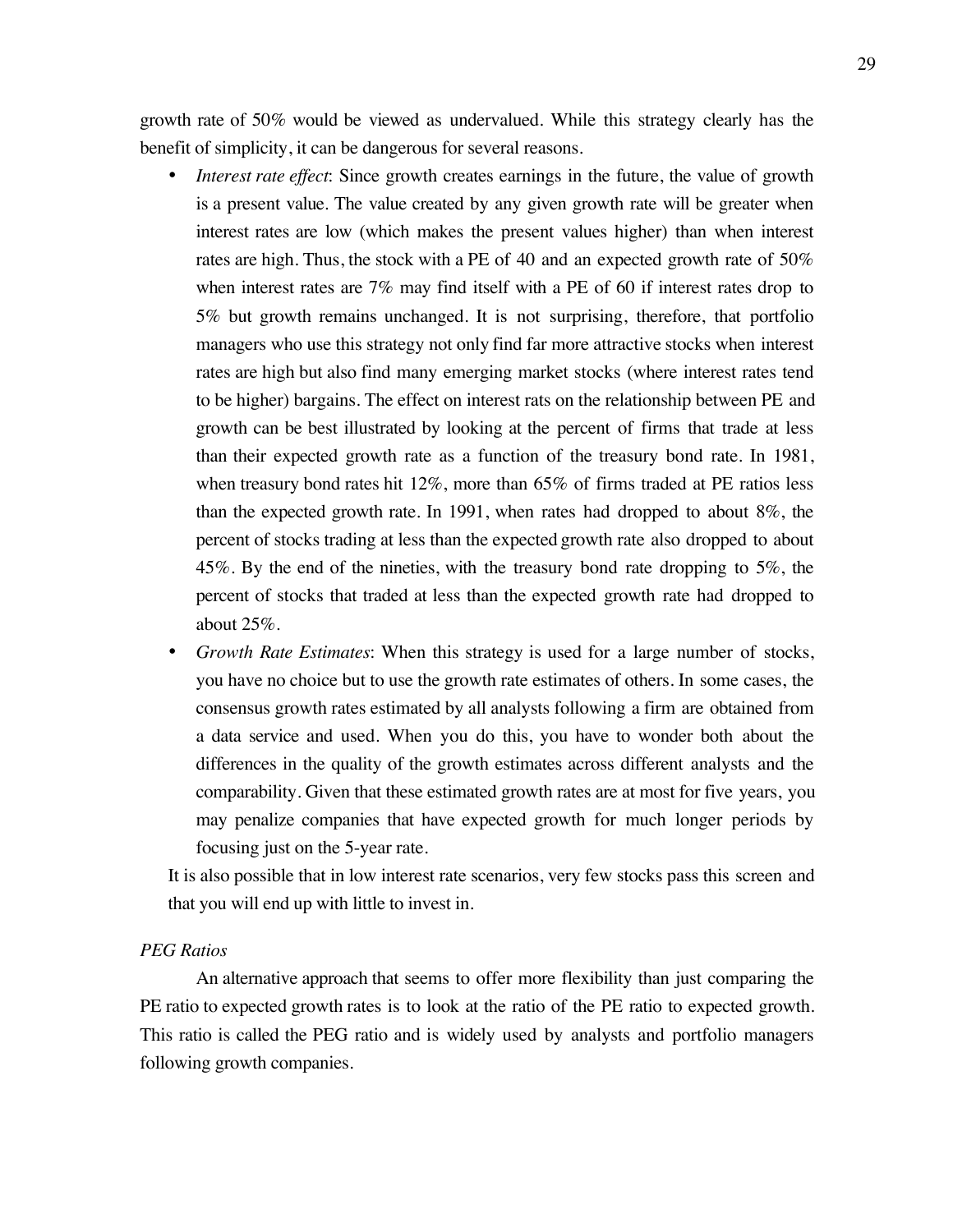#### *Defining the PEG Ratio*

The PEG ratio is defined to be the price earnings ratio divided by the expected growth rate in earnings per share:

# PEG ratio  $=$  PE ratio Expected Growth Rate

*Stocks with lowest* For instance, a firm with a PE ratio of 40 and a growth rate of 50% is estimated to have a PEG ratio of 0.80. There are some who argue that only stocks with PEG ratios less than one are desirable, but this strategy is equivalent to the strategy of comparing the PE to the expected growth rate.

Consistency requires the growth rate used in this estimate be the growth rate in earnings per share. Given the many definitions of the PE ratio, which one should you use to estimate the PEG ratio? The answer depends upon the

base on which the expected growth rate is computed. If the expected growth rate in earnings per share is based upon earnings in the most recent year (current earnings), the PE ratio that should be used is the current PE ratio. If it based upon trailing earnings, the PE ratio used should be the trailing PE ratio. The forward PE ratio should generally not be used in this computation, since it may result in a double counting of growth.13 Building upon the theme of uniformity, the PEG ratio should be estimated using the same growth estimates for all firms in the sample. You should not, for instance, use 5-year growth rates for some firms and 1-year growth rates for others. One way of ensuring uniformity is to use the same source for earnings growth estimates for all the firms in the group. For instance, both I/B/E/S and Zacks provide consensus estimates from analysts of earnings per share growth over the next 5 years for most U.S. firms. Many analysts who use PEG ratios, though, prefer to use short-term growth rates in earnings to compute them.

### *Using the PEG Ratio*

 $\overline{a}$ 

How do analysts use PEG ratios? A stock with a low PEG ratio is considered cheap, because you are paying less for the growth. It is viewed as a growth neutral measure that can be used to compare stocks with different expected growth rates. In a study concluded in 1998, Morgan Stanley found that a strategy of buying stocks with low PEG ratios yielded returns that were significantly higher than what you would have made on the S&P 500. They came to this conclusion by looking at the 1000 largest stocks on the U.S. and

*PEG ratios*: Take a look at the 50 stocks with the

lowest PEG ratios.

<sup>&</sup>lt;sup>13</sup> If the forward earnings are high because of high growth in the next year, and this high growth results in a high growth rate for the next 5 years, you will understate your PEG ratio.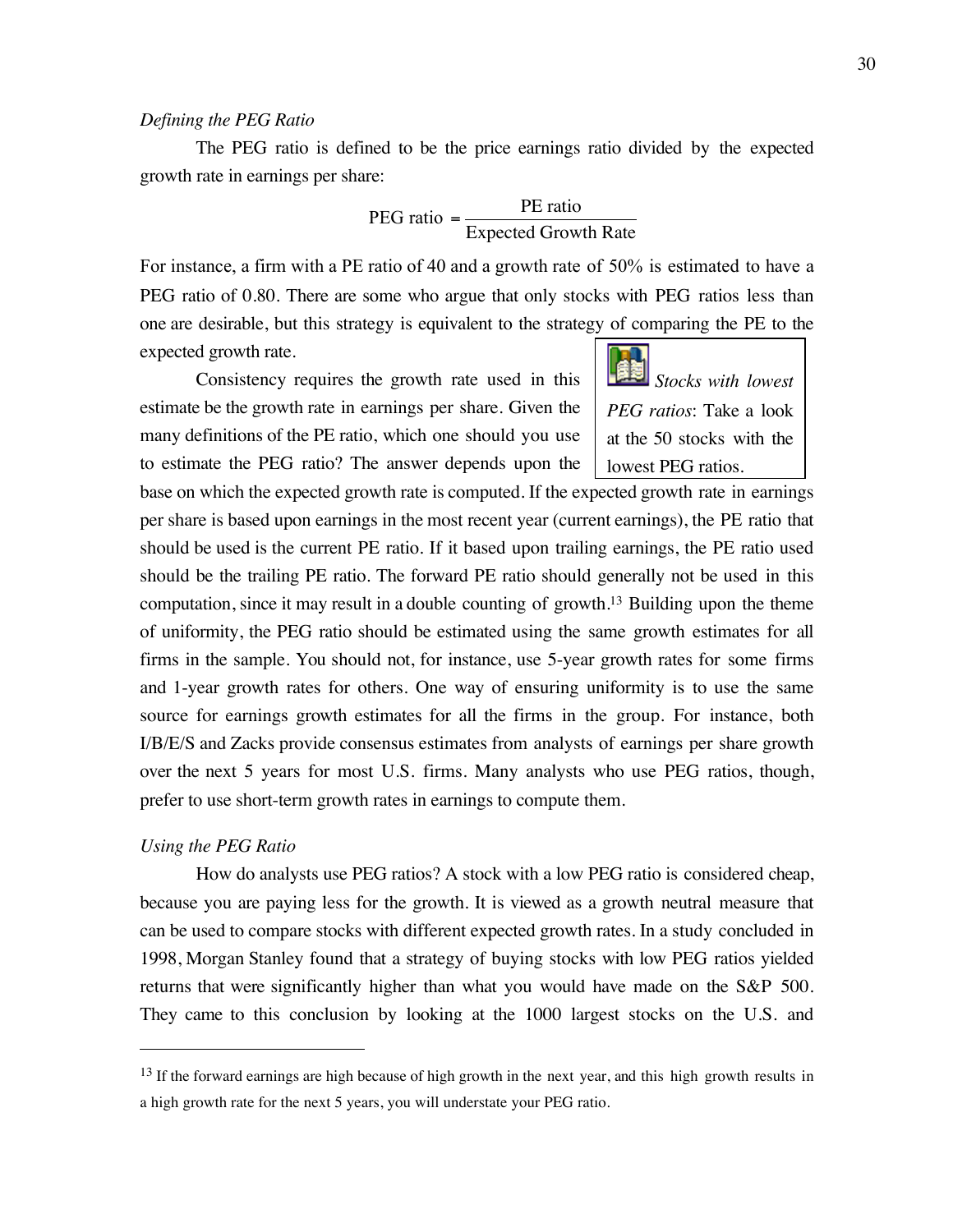Canadian exchanges each year from January 1986 through March 1998, and categorizing them into deciles based upon the PEG ratio. They found that the 100 stocks with the lowest PEG ratio earned an annual return of 18.7% during the period, much higher than the market return of about 16.8% over the period. While no mention was made of risk adjustment, it was argued that the difference was larger than could be justified by the risk adjustment.

We updated this study to examine how this strategy would have done from 1991 to 2001, creating five portfolios at the end of each year based upon the PEG ratio and examining the returns in the following year. Figure 9.17 summarizes the average annual returns on PEG ratios classes in the 1991-1996 and 1997-2001 time periods.



*Figure 9.17: PEG Ratios and Annual Returns*

A strategy of investing in low PEG ratio stocks would have generated an average return about 3% higher than the average returns on a high PEG ratio portfolio, before adjusting for risk, during both time periods.

#### *Potential Problems*

If, on average, stocks with low PEG ratios outperform other stocks, why should we not adopt this as a screening strategy? There are two potential problems with PEG ratios that may lead us to misidentify riskier stocks with higher growth rates as undervalued.

The first and most obvious problem is that the PEG ratio is obtained by dividing the PE ratio by the expected growth rate and the uncertainty about that expected growth rate is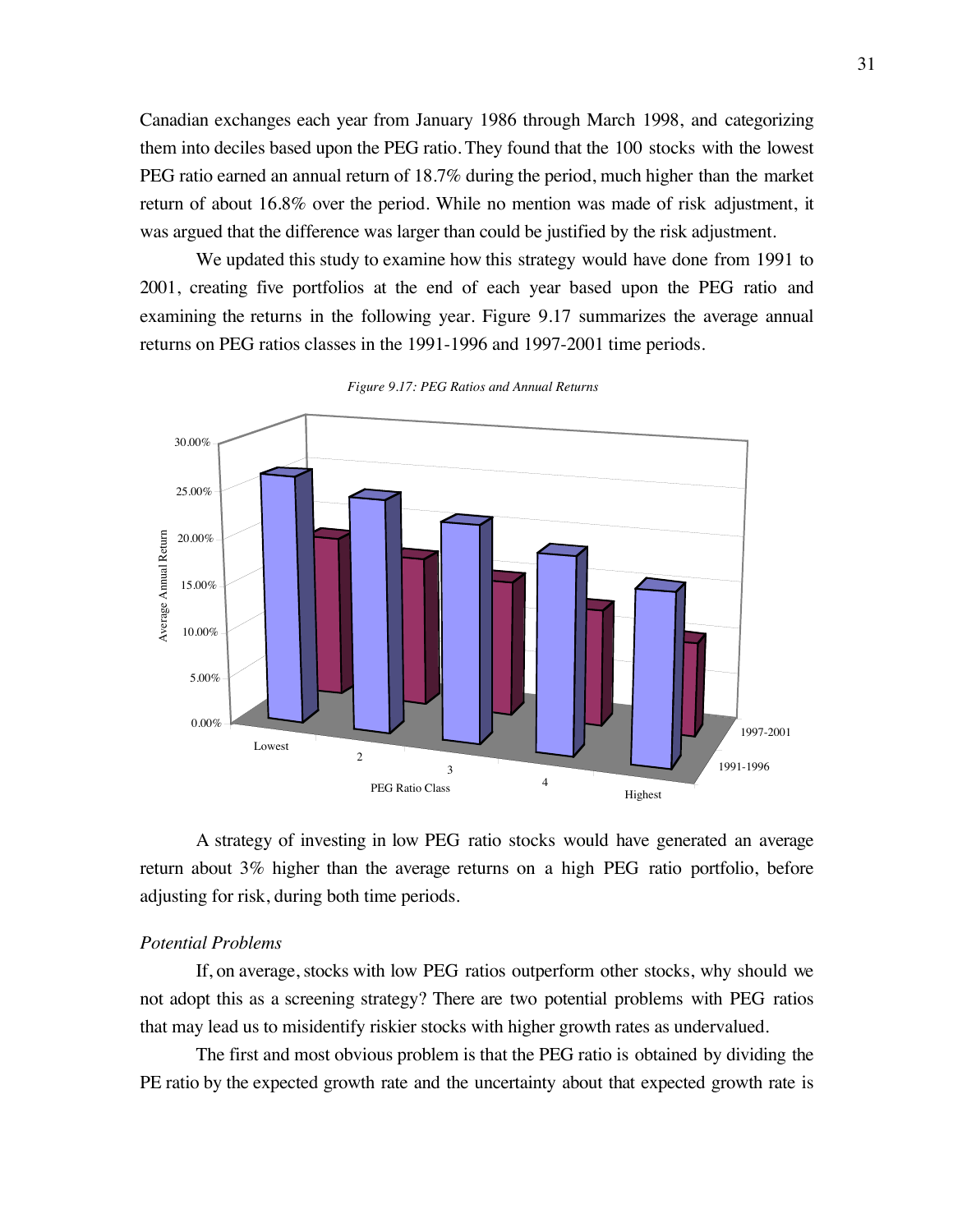not factored into the number. Intuitively, you would expect, riskier stocks for any given growth rate, to have lower PE ratios. Thus, a stock that looks cheap on a PEG ratio basis may be, in fact, correctly or even over valued. The relationship between risk and growth can be illustrated in two ways. The first is by computing the PE ratio for a hypothetical firm, holding growth and cashflows constant, but varying the risk.<sup>14</sup> In figure 9.18 below, for instance, we vary the beta of a stock with an expected growth rate of 25% for five years and 8% forever therafter, and compute the PEG ratio:





Note that the PEG ratio for the firm with a beta of 0.75 is almost four times higher than the PEG ratio for the same firm (with the same growth rate) with a beta of 2.00. You can also see the relationship between risk and PEG ratios by computing the average PEG ratios for all stocks listed in the United States and categorizing them based upon their riskiness.

$$
\text{PEG} = \frac{(\text{Payout Ratio})(1+g)\left(1-\frac{(1+g)^n}{(1+k_{e,hg})^n}\right)}{g(k_{e,hg}-g)} + \frac{(\text{Payout Ratio}_n)(1+g)^n(1+g_n)}{g(k_{e,st}-g_n)(1+k_{e,hg})^n}
$$

 $\overline{a}$ 

<sup>&</sup>lt;sup>14</sup> To do this, you first have to compute the PE ratio based upon fundamentals and then divide by the expected growth rate. A more detailed exposition is provided in my book on Investment Valuation, but the PEG ratio in a two-stage dividend discount model can be written as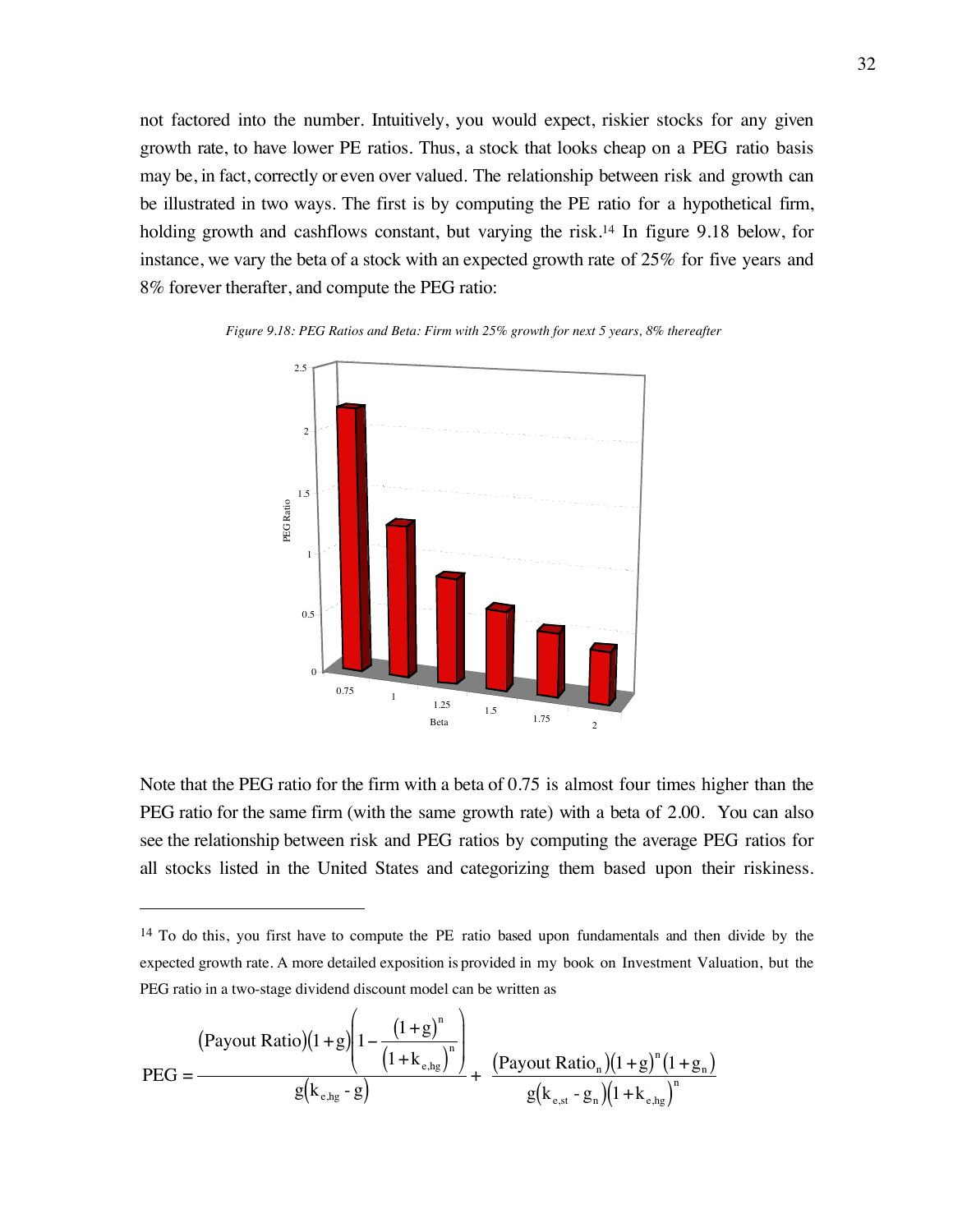Figure 9.19 classifies all firms in the United States into six risk classes<sup>15</sup> and computes the average PE ratios and PEG ratios for firms in each class in January 2002.



*Figure 9.19: PE and PEG ratios by Risk Class- January 2002*

While the highest risk firms have higher PE ratios than the safer firms, on average, they also have lower PEG ratios. Thus, a portfolio of the stocks with the lowest PEG ratios will tend to include a large number of high risk stocks.

The second potential problem with PEG ratios is less obvious but just as dangerous. When we use PEG ratios, we make the implicit assumption that as growth doubles, the PE ratios doubles, and if it is halved, the PE ratio will be halved as well. In other words, we assume a linear relationship between PE and expected growth and this clearly is not correct. To see why, consider what should happen to the PE as expected growth drops to zero. If you

 $\overline{a}$ 



have a firm that has a dollar in earnings that it pays out in dividends and you expect to get this dollar in dividend in perpetuity, you would still be willing to pay a price for its stock. In other words, your PE does not go to zero. On the other side, you will find that PE ratios

<sup>&</sup>lt;sup>15</sup> This categorization was based upon stock price standard deviation, but we did try alternate measures such as beta and obtained similar results.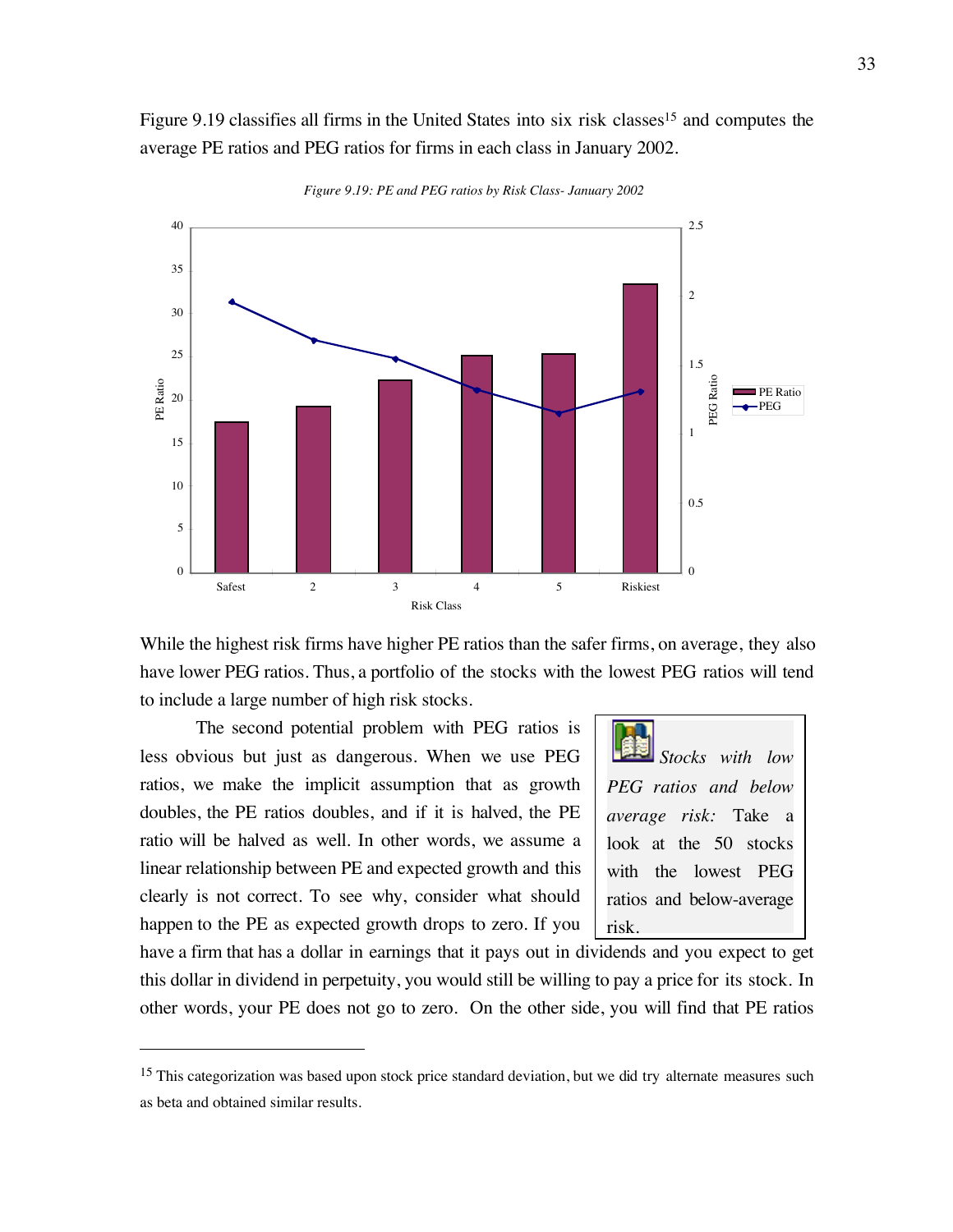increase as you increase the expected growth rate but at a decreasing rate. In other words, your PE ratio will change much more dramatically when your expected growth rate goes from 3 to 4% than when it goes from 23 to 24%. Again, the effect on PEG ratio of varying the growth rate can be shown in one of two ways. Using the same process that we used to examine the relationship between PEG ratios and risk, we can estimate the PEG ratio for a hypothetical firm in figure 9.20 as you change the expected growth rate during its high growth phase.



#### *Figure 9.20: PEG Ratios and Expected Growth Rate over next 5 years*

The PEG ratio is highest when the expected growth rate is low, but is lower at higher expected growth rates. Clearly, the problem is greatest when you are comparing high growth firms to low growth firms, since PEG ratios will be understated for the former and overstated for the latter. It is less of an issue if you are comparing PEG ratios across firms with high growth rates, since the effect is muted.

In short, picking stocks based upon low PEG ratios can leave you with a portfolio of stocks with high risk and high growth that are not undervalued. Can you correct for these errors? You can adjust for risk by either considering it as a separate factor (you pick stocks with low PEG ratios and low risk) or modifying the PEG ratio. Morgan Stanly, for example, aware of the potential bias towards risk in the PEG ratio modified it to include the dividend yield in the denominator to create a new ratio called the PEGY ratio: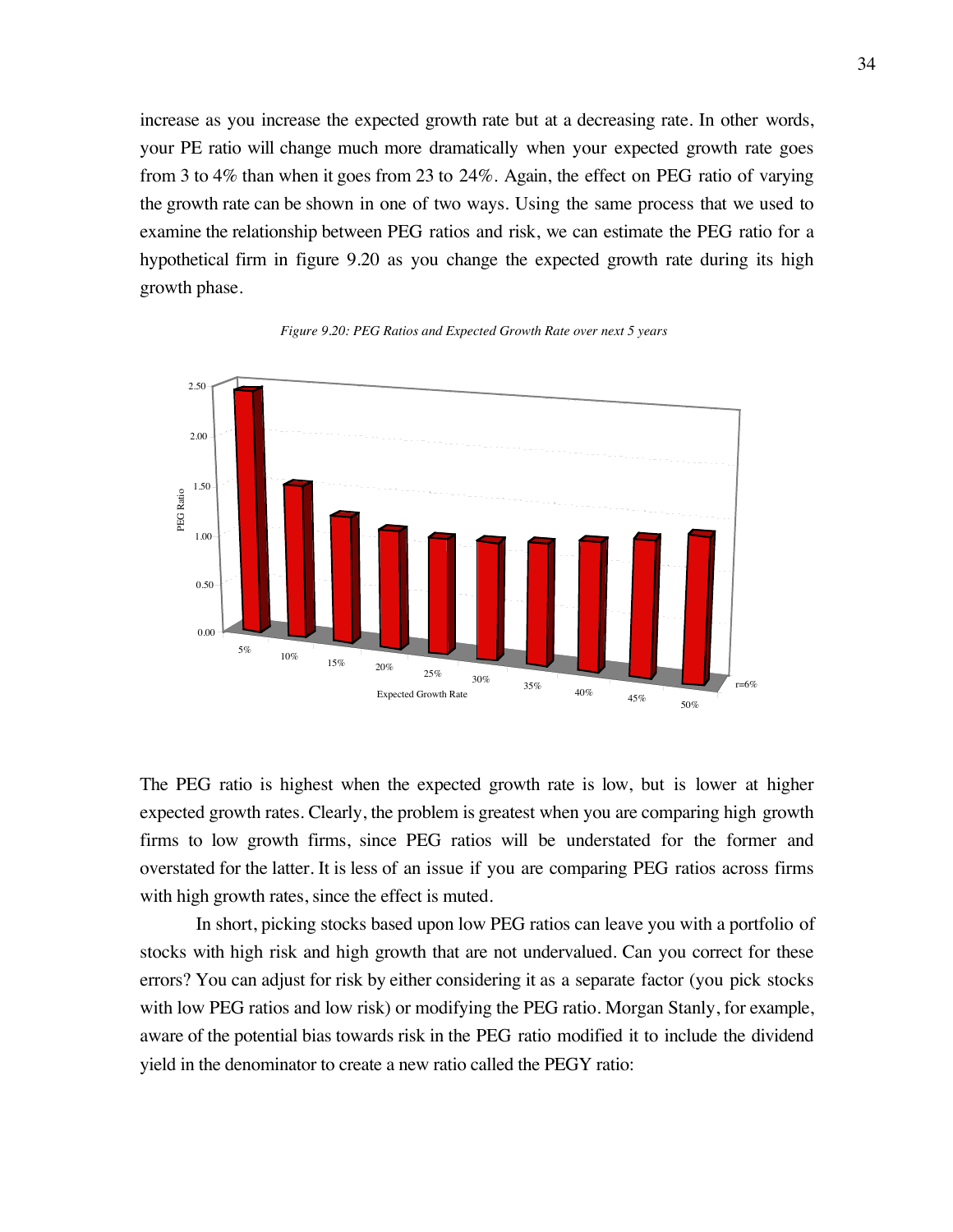$\text{PEGY} = \frac{\text{PE}}{\text{TE} \times \text{10} \times \text{10}}$ (Expected Growth Rate + Dividend Yield)

Thus, a firm with a PE ratio of 12, an expected growth rate of 5% and a dividend yield of 4% would have a PEGY ratio of 1.33 (12/(5+4)). It is much more difficult to adjust for the linearity assumption. While you can use a modified version of the growth rate in the denominator, the measure loses its intuitive appeal when this is done.16

### **Determinants of Success at Passive Growth Investing**

The overall empirical evidence on the efficacy of screens is much less favorable for growth screens than it is for value screens. While there are cycles during which growth screens like low PEG ratios and high PE ratios may yield excess returns, they are trumped over longer periods by value screens such as price to book value ratios. From our perspective, there are three key determinants of success at this strategy:

- Since growth is the key dimension of value in these companies, obtaining better estimates of expected growth should improve your odds of success. If you are a growth investor following a fairly small set of companies, you may try to estimate growth yourself. If you can estimate growth more precisely than the overall market, you should get a payoff. If this is not a feasible option because you do not have the resources to estimate expected growth rates for the hundreds of firms that you follow, you should compare the different sources that you have for this input to see which one has the best track record. For instance, you may find that Value Line estimates of growth are better than the consensus estimates of growth from all analysts or that estimates of growth from a sub-set of analysts (say the top 5) do better than estimates that look at all analysts.
- If your underlying strategy is sound, a long time horizon increases your chances of earning excess returns. In other words, if you conclude after careful analysis that buying stocks that have PE ratios less than the expected growth rate would have yielded high returns over the last two decades, you will be more likely to replicate these results if you have a 5-year horizon than with a 1-year horizon.
- Finally, there are extended cycles where the growth screens work exceptionally well and other cycles where they are counter productive. If you can time these cycles, you could augment your returns substantially. Since many of these cycles are related to how the overall market is doing, this boils down to your market timing ability.

 $\overline{a}$ 

<sup>&</sup>lt;sup>16</sup> For example, using the natural log of the growth rate in the denominator of the PEG ratio seems to make the relationship more linear, but the PEG ratio is no longer intuitive.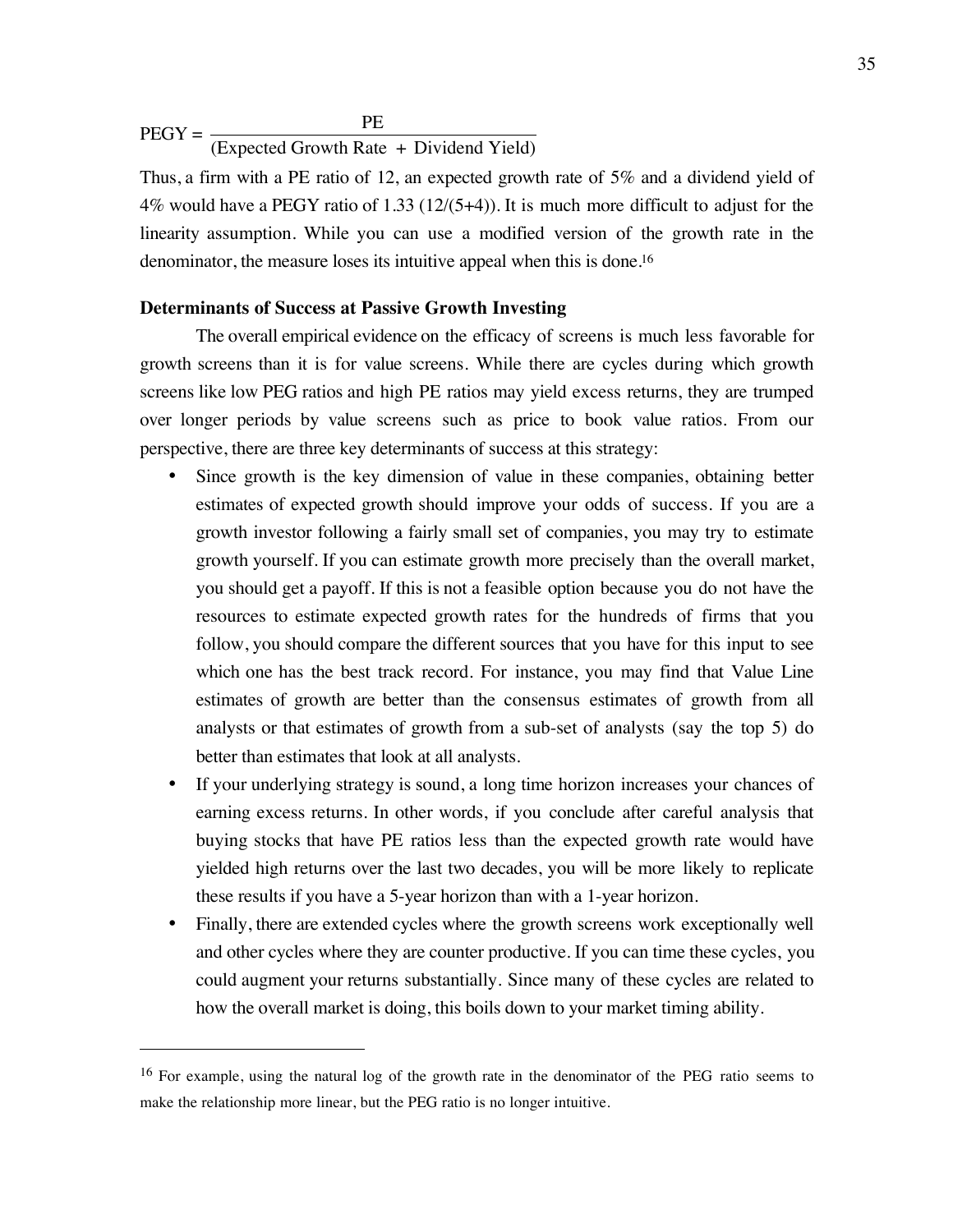Being successful at these strategies will require not only long time horizons but also the capacity to be right on market cycles.

# *Estimating Growth from Fundamentals*

If obtaining better estimates of growth is key to successful growth investing, you may want to consider breaking your dependence on estimates of growth made by equity research analysts. As we will see in the coming chapters, analysts often do not estimate long term growth and even when they do, they provide biased and erroneous estimates. One alternative that may yield better and more robust estimates is to link the expected growth to fundamental aspects of how a firm is run. In fact, the expected growth rate in earnings for a firm comes from two sources - its willingness to reinvest its earnings back into new projects and assets and its capacity to earn high returns on these investments. The growth rate in earnings for a firm in the long term should be a product of the proportion of its earnings that are reinvested back in the business and the return on this investment. For equity earnings, it can be computed as follows;

Growth rate in earnings per share  $= (1 - Dividends / Earning)$  (Return on Equity)

Consider, for instance, a company like Microsoft, which pays no dividends and earns about 25% on its equity. Its expected growth rate, if it can sustain these numbers, will be 25%. In contrast, Procter and Gamble, which pays about 50% of its earnings as dividends and earns about 16% on its equity will have an expected growth rate of 8%.

When computing growth in operating earnings, you will have to modify the equation to make it consistent:

Growth rate in operating earnings  $=$  [(Capital Expenditures – Depreciation  $+$  Change in Working capital)/ EBIT (1-t)]\* Return on Capital

Thus, Cisco which reinvested 110% of its after-tax operating income and earned a return on capital of 35% in 1999 was able to post a growth rate of 38.5% in that year.

# **Activist Growth Investing**

In activist growth investing, you not only take a position in a growth business but you also play an active role in making it successful. Since most growth businesses start off as small and privately owned, the most common forms of activist growth investing involve taking positions in these businesses before they go public and in nurturing them towards eventual public offerings and large profits. In this section, we will consider venture capital and private equity investing as examples of activist growth investing.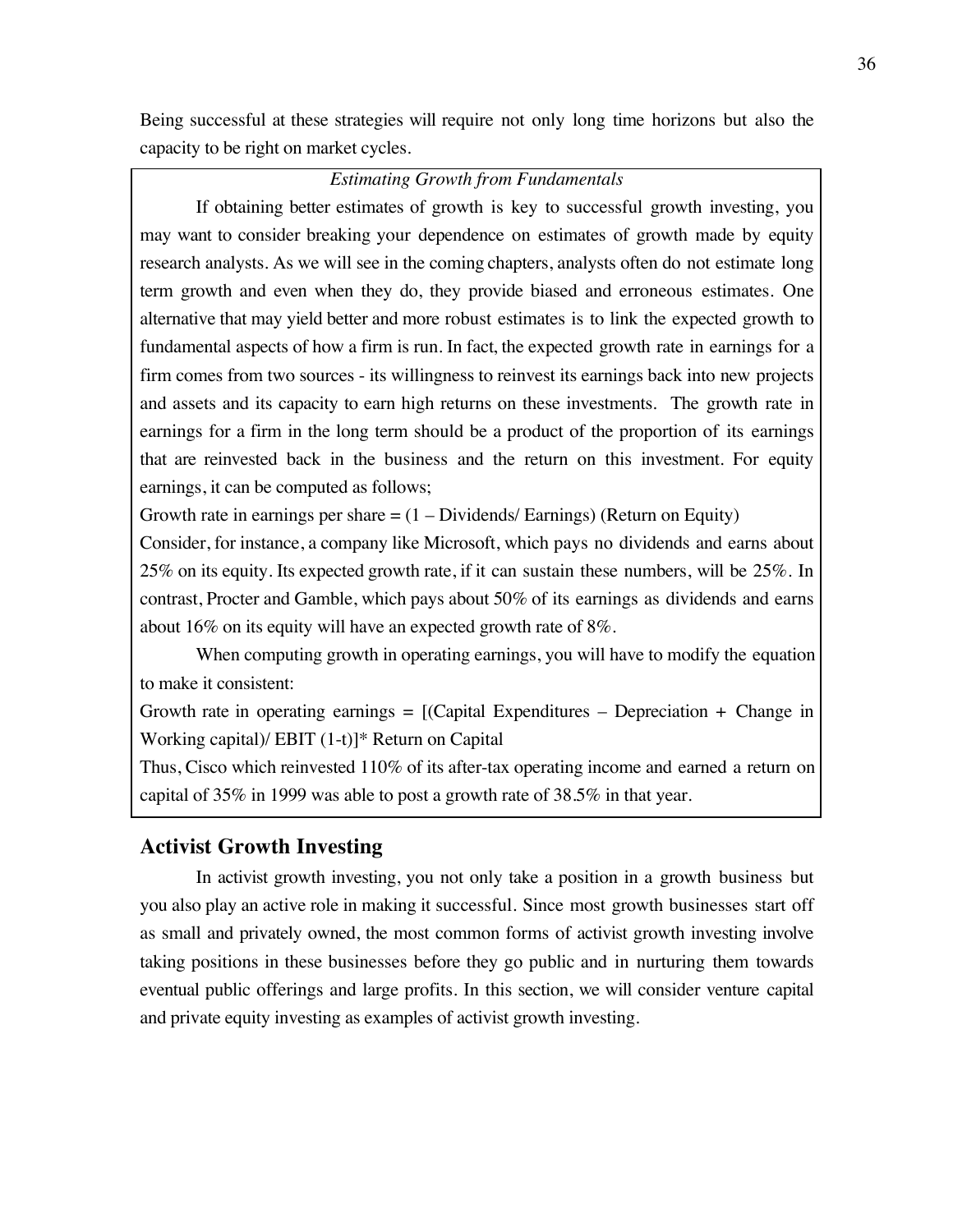#### **Description**

 $\overline{a}$ 

In venture capital investing, you provide equity financing to small and often risky businesses in return for a share of the ownership of the firm. The size of your ownership share will depend upon two factors. First, at the minimum, you will demand an ownership share based upon how much capital you contribute to the firm, relative to total firm value. For instance, if you provide \$ 2 million and the estimated value of the firm is \$10 million, you will expect to own at least 20% of the firm. Second, if the business can raise the funds from other sources, its bargaining position will be stronger, and it may be able to reduce your share down to a small premium over the minimum specified above. If a business has no other options available to raise the equity financing, however, its bargaining position is considerably weaker, and the owner of the business will have to give up a disproportionate share of the ownership to get the required funding. In general, the capacity to raise funds from alternative sources or to go public will increase with the size of the firm and decrease with the uncertainty about its future prospects. Thus, smaller and riskier businesses are more likely to seek venture capital and are also more likely to be asked to give up a greater share of the value of the firm when receiving the venture capital.

#### **The Market for Private Equity and Venture Capital**

Until a few decades ago, venture capital was provided by a relatively small number of individuals. They tended to specialize in a sector, invest in relatively few firms and take an active role in the operations of these firms. In recent decades, though, as the market for venture capital has increased, you have seen three categories emerge.

The first are venture capital funds that trace their lineage back to the 1950s. One of the first was American Research and Development that provided seed money for the founding of Digital Equipment. During the 1960s and 1970s, these funds multiplied and helped start and expand companies such as Intel and Apple that were then taken public. The second are leveraged buyout funds that developed during the 1980s, using substantial amounts of debt to take over publicly traded firms and make them private firms. The publicity they generated – positive as well as negative – in the form of personalities, books and movies helped shaped the public's view of all acquisitions for a generation.17 More recently, we have seen the growth of private equity funds that pool the wealth of individual investors and invest in private firms that show promise. This has allowed investors to invest in private businesses without either giving up diversification or taking an active role in

<sup>&</sup>lt;sup>17</sup> Movies like Wall Street and Other People's Money and books like Barbarians at the Gate were based upon raiders who did leveraged buyouts for a living.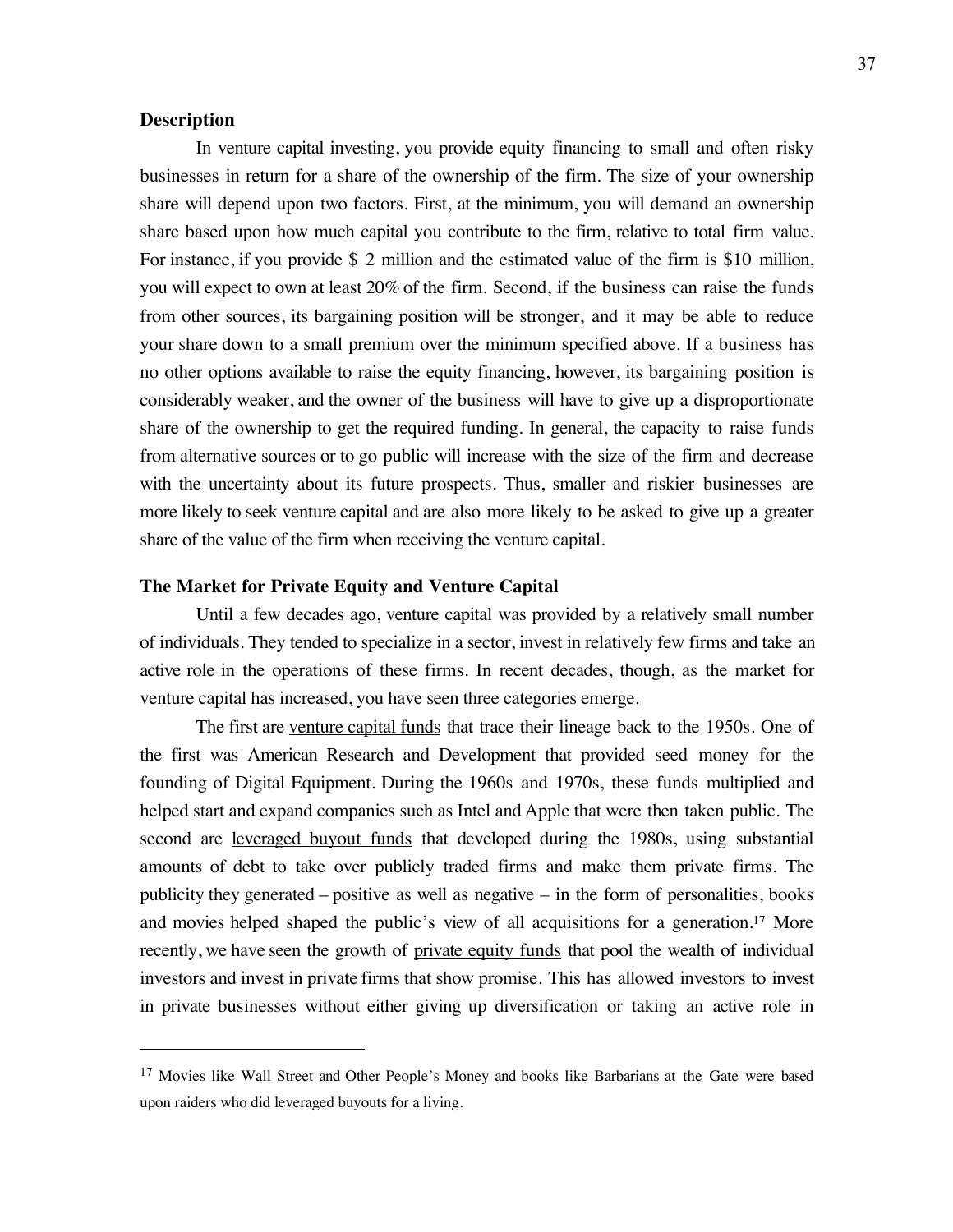managing these firms. Pension funds and institutional investors, attracted by the high returns earned by investments in private firms, have also set aside portions of their overall portfolios to invest in private equity.

Most private equity funds are structured as private limited partnerships, where the managers of the fund are the general partners and the investors in the fund – both individual and institutional – are limited partners. The general partners hold on to the power on when and where to invest, and are generously compensated, with annual compensation ranging from 1.5% to 2.5% of the total capital invested. Partnerships typically last from 10 to 12 years and limited partners have to agree to make capital commitments for periods of 5 to 7 years.

#### **The Process of Venture Capital investing**

Venture capital can prove useful at different stages of a private firm's existence. *Seed-money venture capital*, for instance, is provided to start-up firms that want to test a concept or develop a new product, while *start-up venture capital* allows firms that have established products and concepts to develop and market them. Additional rounds of venture capital allow private firms that have more established products and markets to expand. There are five steps associated with how venture capital gets to be provided to firms, and how venture capitalists ultimately profit from these investments:

- *Provoke equity investor's interest*: There are hundreds of small firms interested in raising finance from private equity investors, and relatively few venture captialists and private equity investors. Given this imbalance, the first step that a private firm wanting to raise private equity has to take is to get private equity investors interested in investing in it. There are a number of factors that help the private firm, at this stage. One is the *type of business* that the private firm is in, and how attractive this business is to private equity investors. In the late 1980s and early 1990s, for instance, firms in bio-technology were the favored targets for private equity investors. By the late 1990s, the focus had shifted to internet and technology stocks.
- The second factor is the track record of the top manager or managers of the firm. Top managers, who have a track record of converting private businesses into publicly traded firms, have an easier time raising private equity capital. For instance, Jim Clark, who founded Netscape Communications and Silicon Graphics, both successful publicly traded firms, was able to raise private equity for Healtheon, the venture he founded after leaving Netscape, because of his past track record.
- *Valuation and Return Assessment*: Once private equity investors become interested in investing in a firm, the value of the private firm has to be assessed by looking at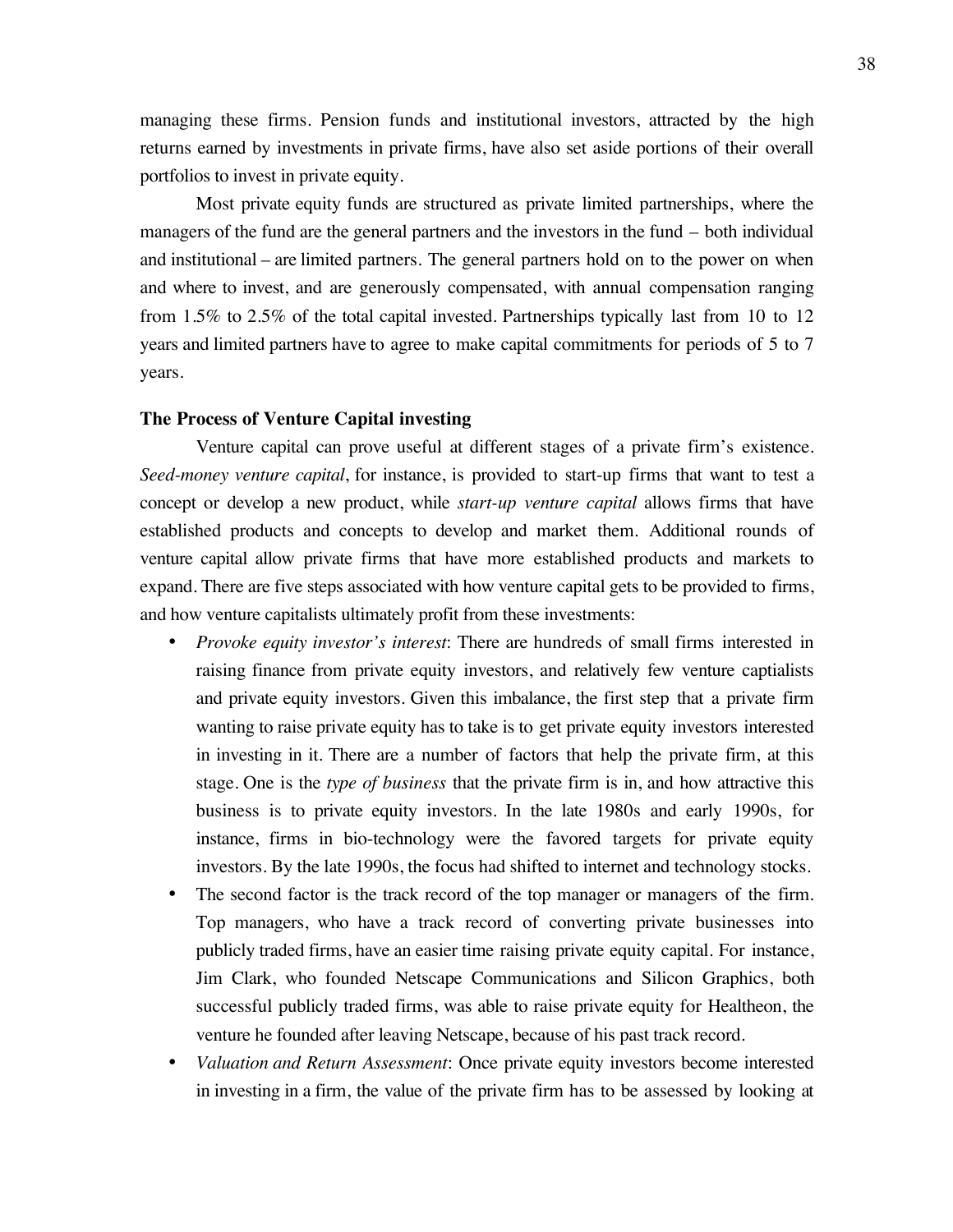both its current and expected prospects. While venture capitalists sometimes use discounted cash flow models to value firms, they are much more likely to value private businesses using what is called the *venture capital method*. Here, the earnings of the private firm are forecast in a future year, when the company can be expected to go public. These earnings, in conjunction with a price-earnings multiple, estimated by looking at publicly traded firms in the same business, is used to assess the value of the firm at the time of the initial public offering; this is called the exit or terminal value.

For instance, assume that a small private software firm is expected to have an initial public offering in 3 years, and that the net income in three years for the firm is expected to be \$ 4 million. If the price-earnings ratio of publicly traded software firms is 25, this would yield an estimated exit value of \$ 100 million. This value is discounted back to the present at what venture capitalists call a *target rate of return*, which measures what venture capitalists believe is a justifiable return, given the risk that they are exposed to. This target rate of return is usually set at a much higher level<sup>18</sup> than the traditional cost of equity for the firm.

Discounted Terminal Value = Estimated exit value  $/(1+Target$  return)<sup>n</sup>

In this example, if the venture capitalist requires a target return on 30% on his or her investment, the discounted terminal value for the firm would be

Discounted Terminal value for InfoSoft =  $$100$  million/1.30<sup>3</sup> =  $$45.52$  million

• *Structuring the Deal*: In structuring the deal to bring private equity into the firm, the private equity investor and the firm have to negotiate two factors. First, the private equity investor has to determine what proportion of the value of the firm he or she will demand, in return for the private equity investment. The owners of the firm, on the other hand, have to determine how much of the firm they are willing to give up in return for the same capital. In these assessments, the amount of new capital being brought into the firm has to be measured against the estimated firm value. In the software firm example described above, assuming that the venture capitalist is considering investing \$ 12 million, he or she would want to own at least 26.36% of the firm.19

Ownership proportion = Capital provided/ Estimated Value

 $\overline{a}$ 

<sup>&</sup>lt;sup>18</sup> By 1999, for instance, the target rate of return for private equity investors was in excess of 30%.

<sup>&</sup>lt;sup>19</sup> Private equity investors draw a distinction between what a firm will be worth without their capital infusion (pre-money) and what it will be worth with the infusion (post-money). Optimally, they would like their share of the firm to be based upon the pre—money valuation, which will be lower.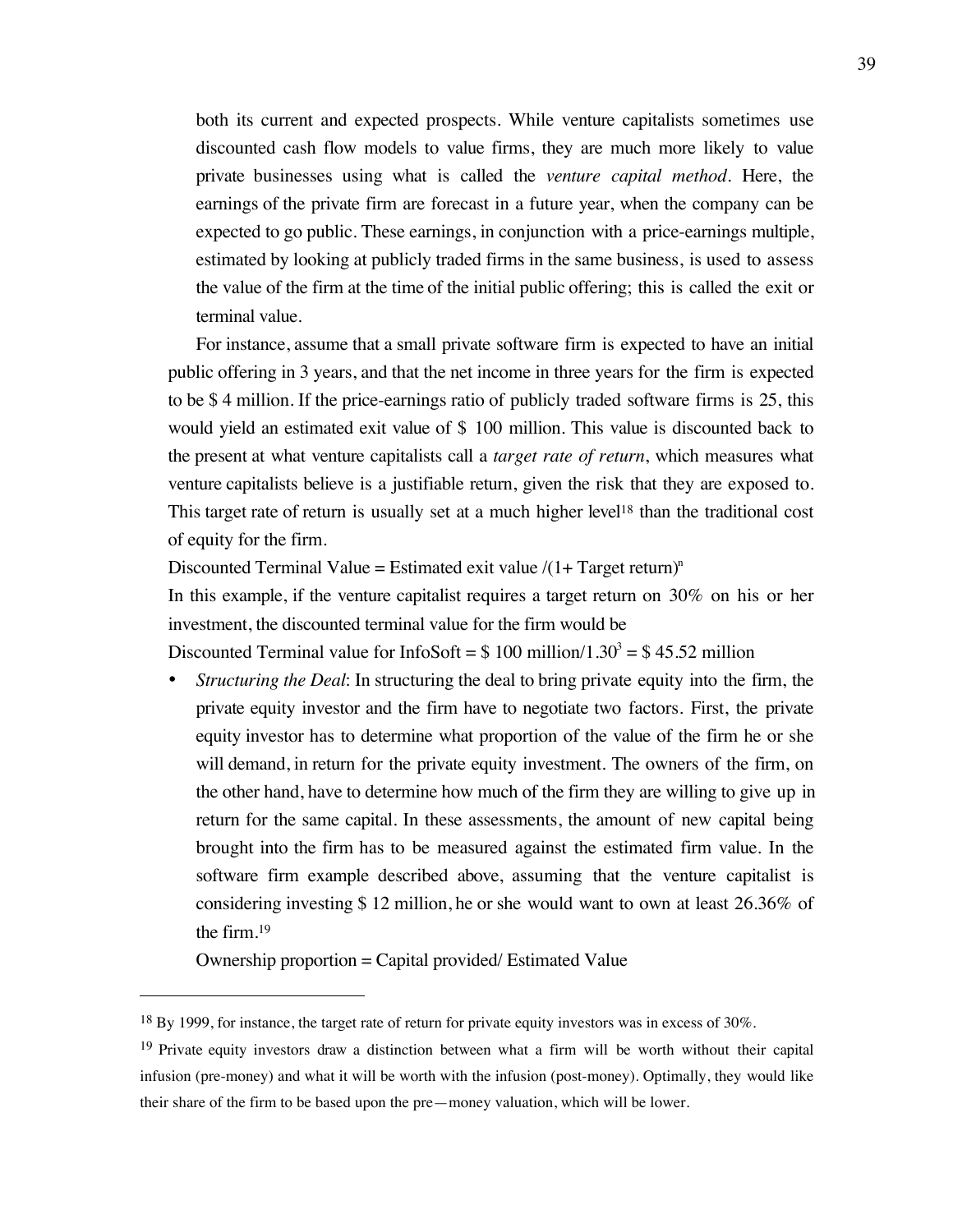#### $=$  \$ 12/ \$ 45.52 = 26.36%

Second, the private equity investor will impose constraints on the managers of the firm in which the investment is being made. This is to ensure that the private equity investors are protected and that they have a say in how the firm is run.

- *Post-deal Management*: Once the private equity investment has been made in a firm, the private equity investor will often take an active role in the management of the firm. Private equity investors and venture capitalists bring not only a wealth of management experience to the process, but also contacts that can be used to raise more capital and get fresh business for the firm.
- *Exit:* Private equity investors and venture capitalists invest in private businesses because they are interested in earning a high return on these investments. How will these returns be manifested? There are three ways in which a private equity investor can profit from an investment in a business. The first and usually the most lucrative alternative is an initial public offering made by the private firm. While venture capitalists do not usually liquidate their investments at the time of the initial public offering, they can sell at least a portion of their holdings once they are traded20. The second alternative is to sell the private business to another firm; the acquiring firm might have strategic or financial reasons for the acquisition. The third alternative is to withdraw cash flows from the firm and liquidate the firm over time. This strategy would not be appropriate for a high growth firm, but it may make sense if investments made by the firm no longer earn excess returns.

## *The Payoff to Venture Capital and Private Equity Investing*

 $\overline{a}$ 

Note that the act of seeking and receiving venture capital is voluntary, and both sides enter into the relationship with the hope of gaining from it. The business gains access to funds that would not have been available otherwise; these funds in turn might enable the firm to bridge the gap until it can become a publicly traded firm. The venture capitalist might contribute management and organizational skills to the venture and provide the credibility needed for the business to raise more financing. The venture capitalist also might provide the know-how needed for the firm to eventually make a public offering of its equity. The venture capitalist gains as well. If the venture capitalist picks the right businesses to fund and provides good management skills and advice, there can be large returns on the initial

 $20$  Black and Gilson (1998) argue that one of the reasons why venture capital is much more active in the U.S. than in Japan or Germany is because the option to go public is much more easily exercised in the U.S.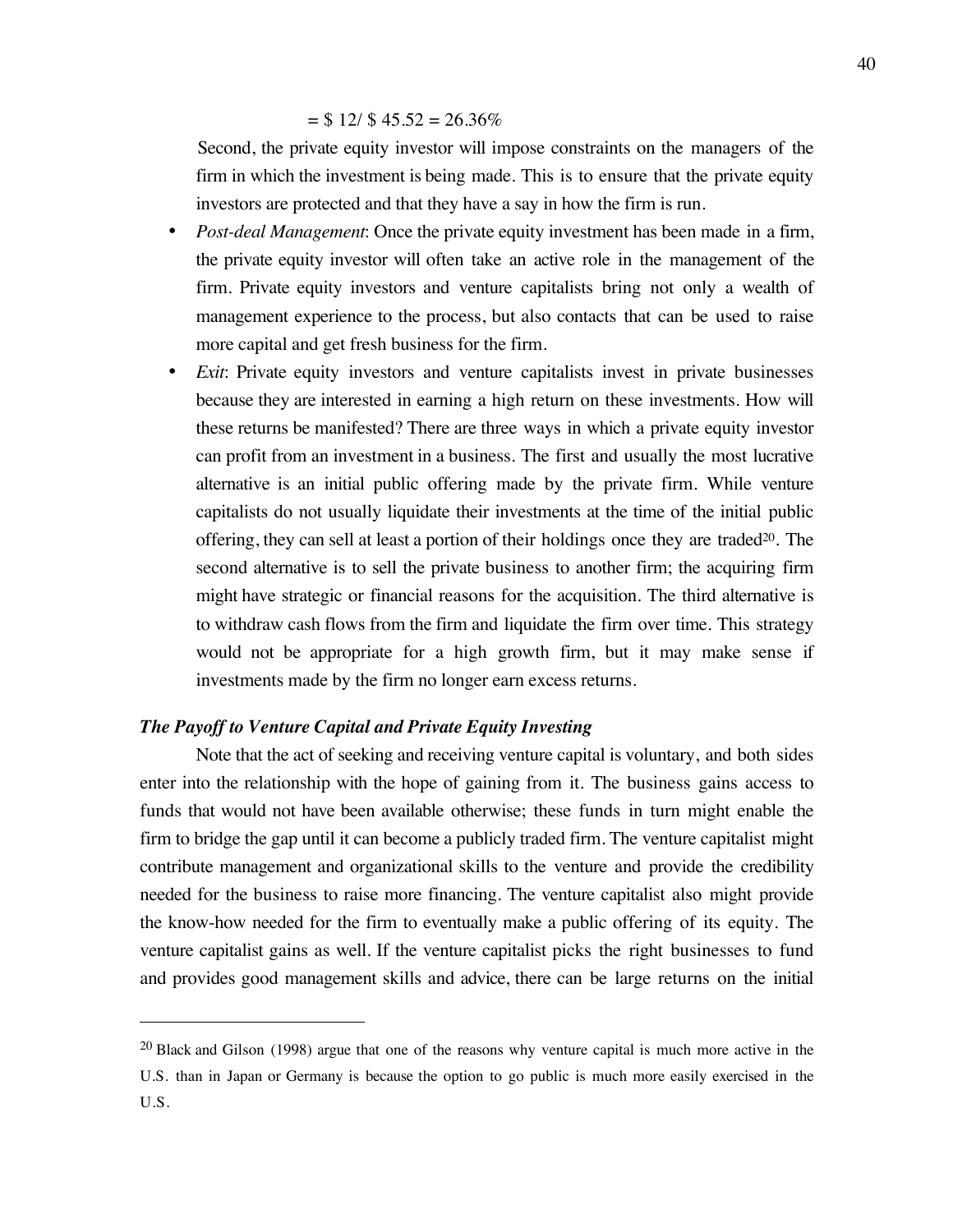investment. While the venture capitalist may reap returns from the private business itself, the largest payoff occurs if and when the business goes public and the venture capitalist is able to convert his or her stake into cash at the market price.

How well do venture capital and private equity investors do, relative to the market? There is clearly anecdotal evidence that some private equity investors do very well on individual deals and over time. There are also periods of time when private equity investing collectively offers extraordinary returns. During the 1990s, for instance, venture capital funds earned an average return of 29.5%, compared to the S&P 500's annual return of 15.1%, but there are three potential problems with this comparison. The first is that the appropriate comparison would really be to the NASDAQ, which boomed during the 1990s and contained companies much like those in a venture capital portfolio – young technology firms .The second and related point is that these returns (both on the venture capital funds and the NASDAQ) are before we adjust for the substantial risk associated with the types of companies in their portfolios. The third is that the returns on the venture capital funds themselves are suspect because they are based upon assessments of value (often made by the venture capitalists) of non-traded investments. In fact, many of these venture capital funds were forced to confront both the risk and self-assessment issues in 2000 and 2001 as many of their investments, especially in new technology businesses, were written down to true value. From September 2000 to 2001, for instance, venture capital funds lost 32% of their value, private equity funds lost 21% and buyout funds lost 16% of their value.

When we look at the longer period returns on private equity investing over the last two decades what emerges is the sobering evidence that venture capital does yield high returns but not of the magnitude that some investors expect. Venture Economics, a data service that tracks the returns on private equity investments reported the following short term and long term returns on private equity investments as of September 2001:

| <b>Fund Type</b>                | 1 Yr    | 3 Yr | 5 Yr | 10 Yr | 20 Yr |
|---------------------------------|---------|------|------|-------|-------|
| Early/Seed Venture Capital      | $-36.3$ | 81   | 53.9 | 33    | 21.5  |
| <b>Balanced Venture Capital</b> | $-30.9$ | 45.9 | 33.2 | 24    | 16.2  |
| Later Stage Venture Capital     | $-25.9$ | 27.8 | 22.2 | 24.5  | 17    |
| All Venture Capital             | $-32.4$ | 53.9 | 37.9 | 27.4  | 18.2  |
| <b>All Buyouts</b>              | $-16.1$ | 2.9  | 8.1  | 12.7  | 15.6  |
| Mezzanine                       | 3.9     | 10   | 10.1 | 11.8  | 11.3  |
| All Private Equity              | $-21.4$ | 16.5 | 17.9 | 18.8  | 16.9  |

*Figure 1. Venture Economics' US Private Equity Performance Index (PEPI) Returns as of September 30, 2001*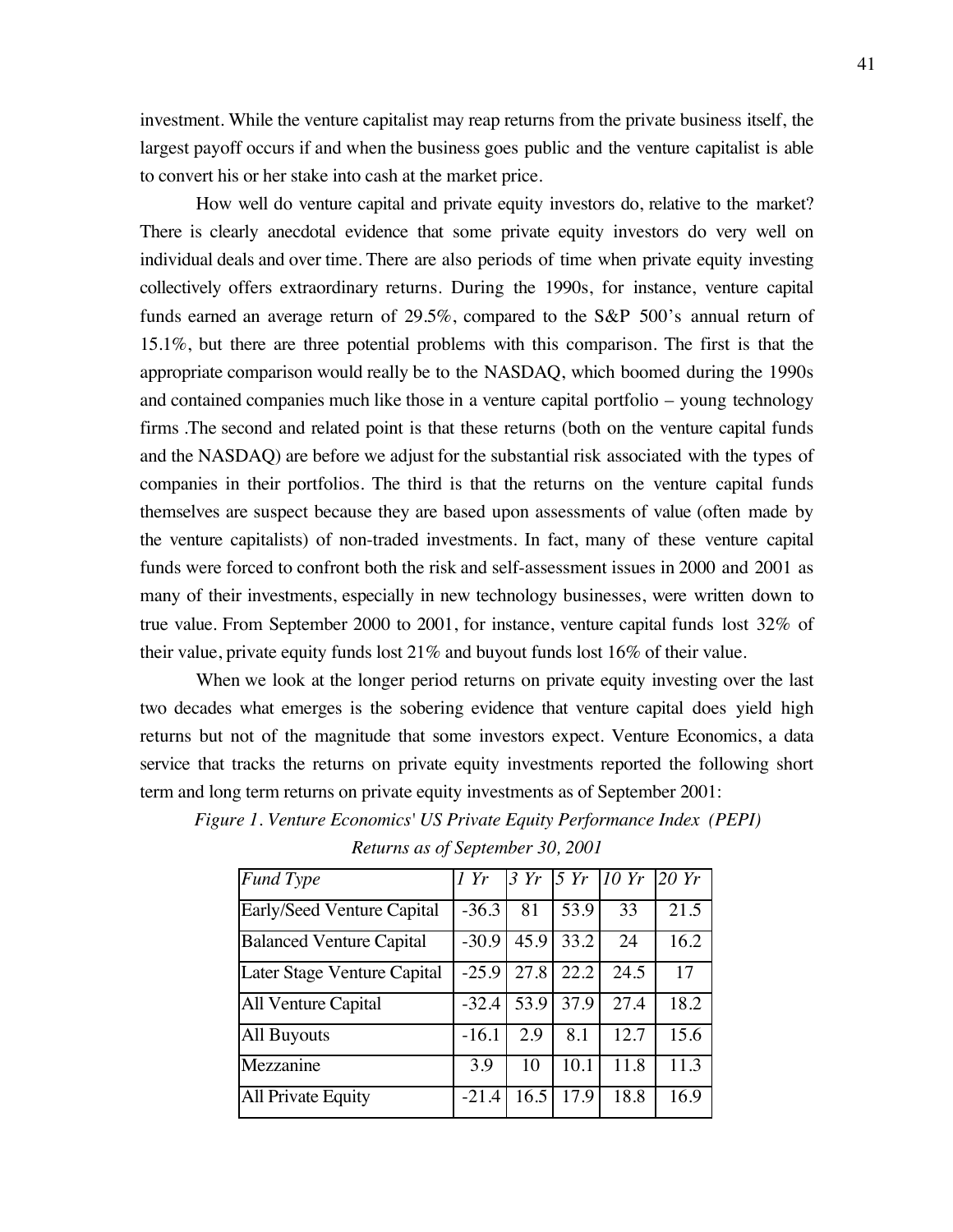| S&P 500 |  |  |  |
|---------|--|--|--|
|         |  |  |  |

On average, private equity and venture capital funds have outperformed the S&P 500 but the difference is surprisingly small. Between 1991 and 2001, for instance, all private equity funds earned an annual average return only 3.2% higher than the S&P 500 over the same period. Given the high risk associated with these investments, that does not seem like a significant excess return.

There is one final point worth making about private equity and venture capital investments. The average returns reported above are pushed up by the presence of a few investments that make very high returns. Most private equity and venture capital investments fail, and the median (rather than the average) return indicates this propensity. Consider, for instance, the glory years of 1997 through 1999. The conventional wisdom is that private equity investments did well in those years. In 1999, the weighted-average internal rate of return on private equity investments was 119%, but the median return in that year was 2.9%. The median trailed the average badly in 1997 and 1998, as well.

# **Determinants of Success at Activist Growth Investing**

While venture capital and private equity investing, in general, is not a recipe for riskfree high returns, there are some venture capital and private equity investors who succeed and earn extraordinary returns. What set them apart and how can you partake in their success? The keys seem to be the following:

- Pick your companies (and managers) well: Most small private businesses do not succeed, either because the products or services they offer do not find a ready audience or because of poor management. Good venture capitalists seem to have the capacity to find the combination of ideas and management that make success more likely.
- Diversify: The rate of failure is high among private equity investments, making it critical that you spread your bets. The earlier the stage of financing – seed money, for example – the more important it is that you diversify.
- Support and supplement management: Venture capitalists are also management consultants and strategic advisors to the firms that they invest in. If they do this job well, they can help the managers of these firms convert ideas into commercial success.
- Protect your investment as the firm grows: As the firm grows and attracts new investment, you as the venture capitalist will have to protect your share of the business from the demands of those who bring in fresh capital.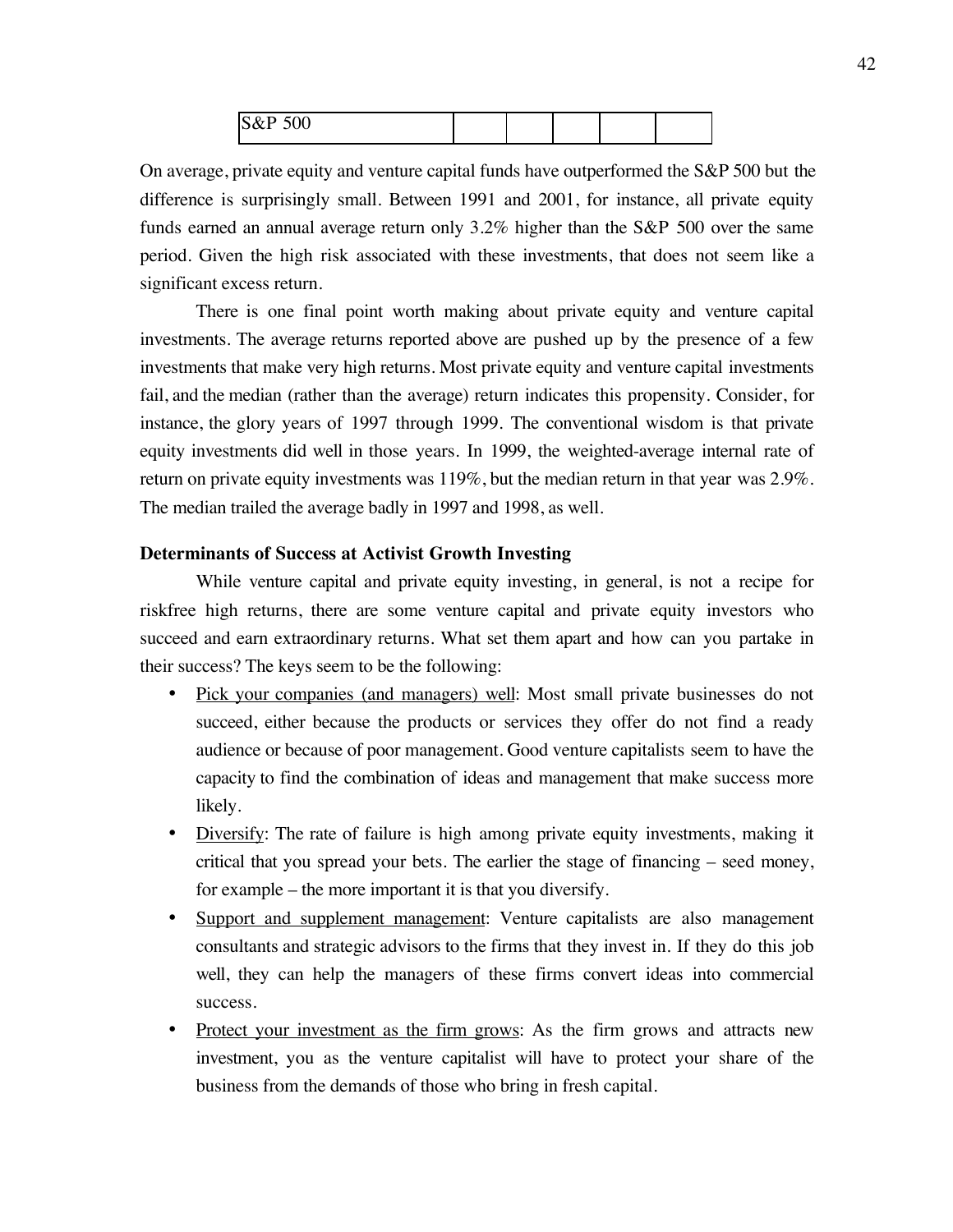• Know when to get out: Having a good exit strategy seems to be as critical as having a good entrance strategy. Know how and when to get out of an investment is critical to protecting your returns.

As a successful venture capitalist, you will still find yourself holding not only a risky portfolio but a relatively undiversified one, with large stakes in a number of small and volatile business. In short, activist growth investing is best suited for investors who have substantial capital, long time horizons and are willing to take risk.

# **Conclusion**

If value investors bet on the market getting it wrong when pricing assets in place, growth investors place their bets on mis-assessments of the value of growth. While some categorize growth investors based upon their willingness to buy high PE stocks, that characterization does not capture the diversity of growth investors. In this chapter, we began by looking at investing in small cap stocks and initial public offerings as growth investing strategies. We then considered a variety of growth screens used by investors to find undervalued growth, ranging from high PE ratios to low PEG ratios. While the empirical evidence is not as supportive of growth screens as it is for value screens, investors who are disciplined, have long time horizons and are good at gauging market cycles can earn significant excess returns.

In the last part of the chapter, we examined venture capital and private equity investing and categorized them as activist growth investing strategies, since they require taking large positions in young growth businesses and then taking an active role in making them succeed. While there are some venture capital and private equity investors who earn huge returns, the overall returns to private equity investing reflect only a modest premium over investing in publicly traded stocks. A large appetite for risk and a long time horizon are pre-requisits for success.